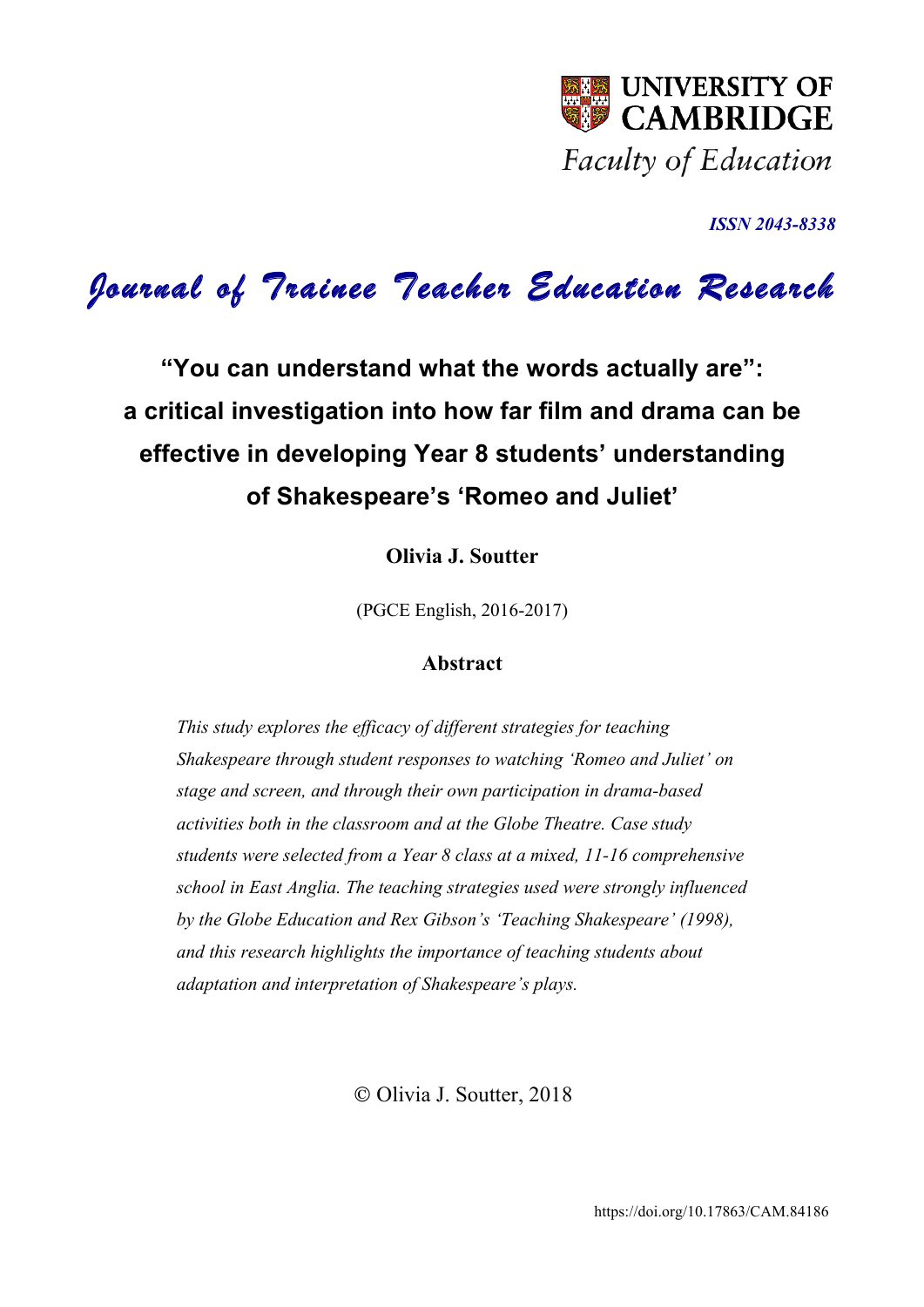# **"You can understand what the words actually are": a critical investigation into how far film and drama can be effective in developing Year 8 students' understanding of Shakespeare's 'Romeo and Juliet'**

# **Olivia J. Soutter**

## **Introduction and Contextual Information**

This assignment seeks to investigate how students' understanding and engagement with Shakespeare can be influenced or enhanced by the use of film and drama. I have used a small-scale case study approach which will focus on a group of students in Year 8, using a range of evidence leading to inductive theorising on a range of teaching strategies. The students are in a Year 8, Set 2 class which I selected as they are lively but often disengaged with their work, and I was particularly interested to see which approaches might foster their interest in Shakespeare and specifically 'Romeo and Juliet'. I have been working with this group for the entirety of my second school placement at a rural, mixed 11-16 comprehensive in Cambridgeshire. The student demographic is predominantly White British, with English as an Additional Language (EAL) and Special Educational Needs and Disabilities (SEND) student numbers below the national average.

As my undergraduate degree was in English and Drama, I wanted to research how drama strategies can enhance the study of Shakespeare's plays in schools. As Rex Gibson (1998) writes, "Dramatrained teachers, and those experienced in acting and performance bring uniquely valuable qualities to the Shakespeare classroom" (p. 154). However, at my placement school there seems to be a strong leaning towards the use of film and very little, if any, use of drama. I was intrigued to see how far films can be beneficial in the teaching of Shakespeare in comparison to involving the students in drama activities, and in addition to this, to what extent students' learning would be benefitted by watching the play on stage in comparison to on screen. The school runs an annual trip to the Globe Theatre for some of the Year 8 students – although places are limited – and therefore it was ideal to integrate this as part of my research alongside the use of video clips from the recorded production of 'Romeo and Juliet' at the Globe.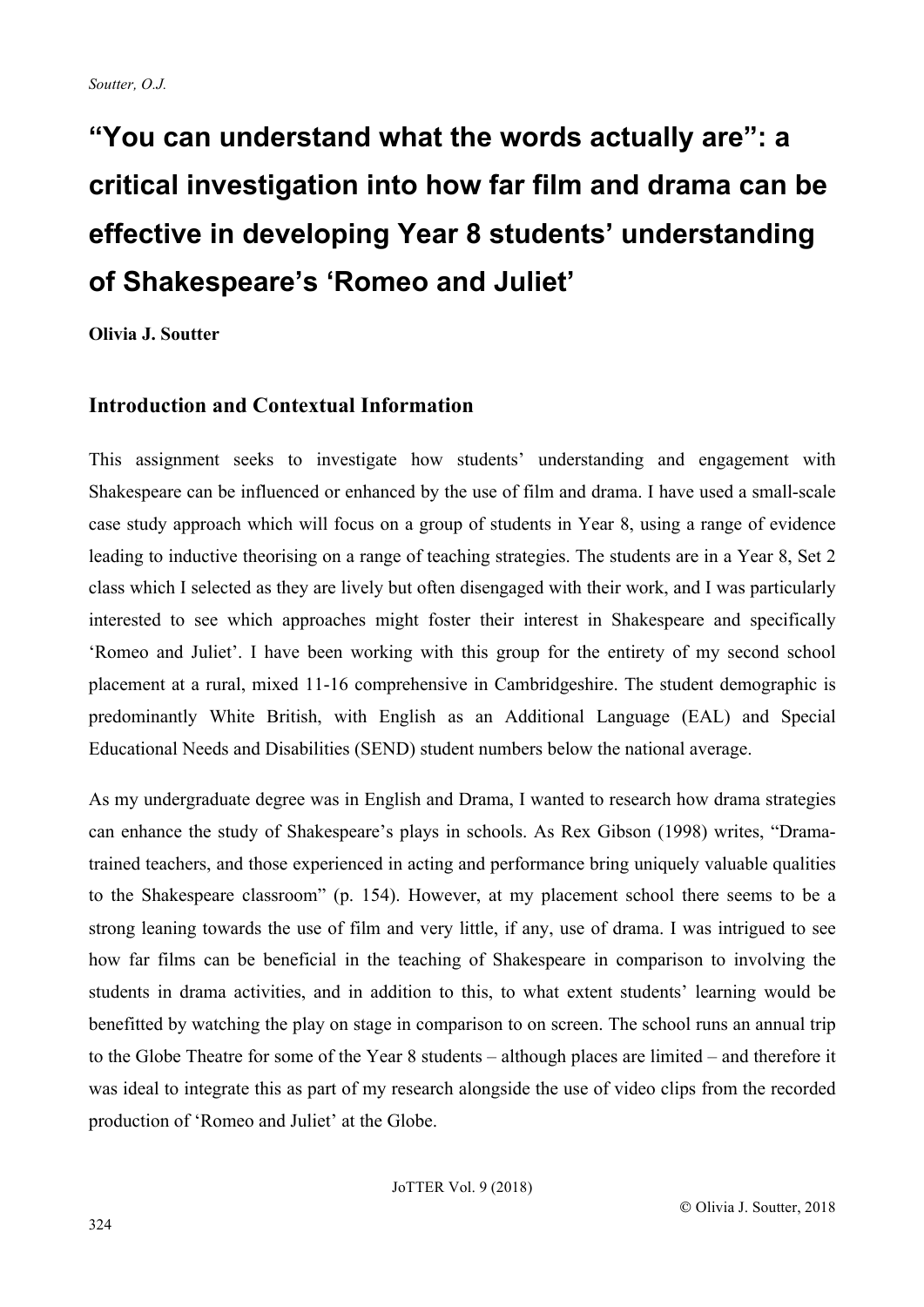This topic reflects my interest in Shakespearean adaptation and how different productions can influence students' perception of the play's context and also the form of the text. In their previous unit on writing a persuasive speech, a number of students seemed to relish the opportunity to read their work aloud, and I was keen to utilise this enthusiasm for performance in my teaching of 'Romeo and Juliet'. However, the emphasis is on preparing students for the requirements of their assessment, namely essay-style analysis of language, structure, form and context, and so it was clear that drama activities would need to be limited and clearly integrated with analytical skills. Above all, I hoped that my lessons would instil in the students the same curiosity that I experienced when studying Shakespeare at school, and that their motivation and engagement would be positively influenced by their experience of the play as text and as performance.

## **Case Study Students**

In addition to gathering initial responses from the class as a whole, I selected four students on whom to focus my research. I am not using their real names in this assignment in order to keep their contributions anonymous. Aleksander is an EAL student originally from Poland, but he has a solid grasp of written and spoken English. He makes thoughtful and mature contributions in lessons and seems to be interested in Shakespeare. Charlie is a lower attaining member of this group and is often quiet and reluctant to contribute in lessons. Laura is hardworking and higher achieving but again is one of the quieter students in the group. Both Charlie and Laura are from White British backgrounds. Sienna moved to England from Australia quite recently and has noticeably gained confidence in this academic year. She is a lively contributor in the group who is excited by Shakespeare and theatre as a whole.

## **Teaching Sequence**

For the unit of work on 'Romeo and Juliet', I was able to take full responsibility for creating a medium-term plan outlining a series of lessons which would provide evidence for my research, taking place once a week over the half term. This allowed them to have some lessons every week which focussed more on textual analysis and improving their academic writing skills, which are required in order to prepare them for their assessment.

I began by assessing what, if any, prior knowledge they had of Shakespeare plays. I collected this evidence at the start of a lesson on adaptation, which I had prepared in order to make them aware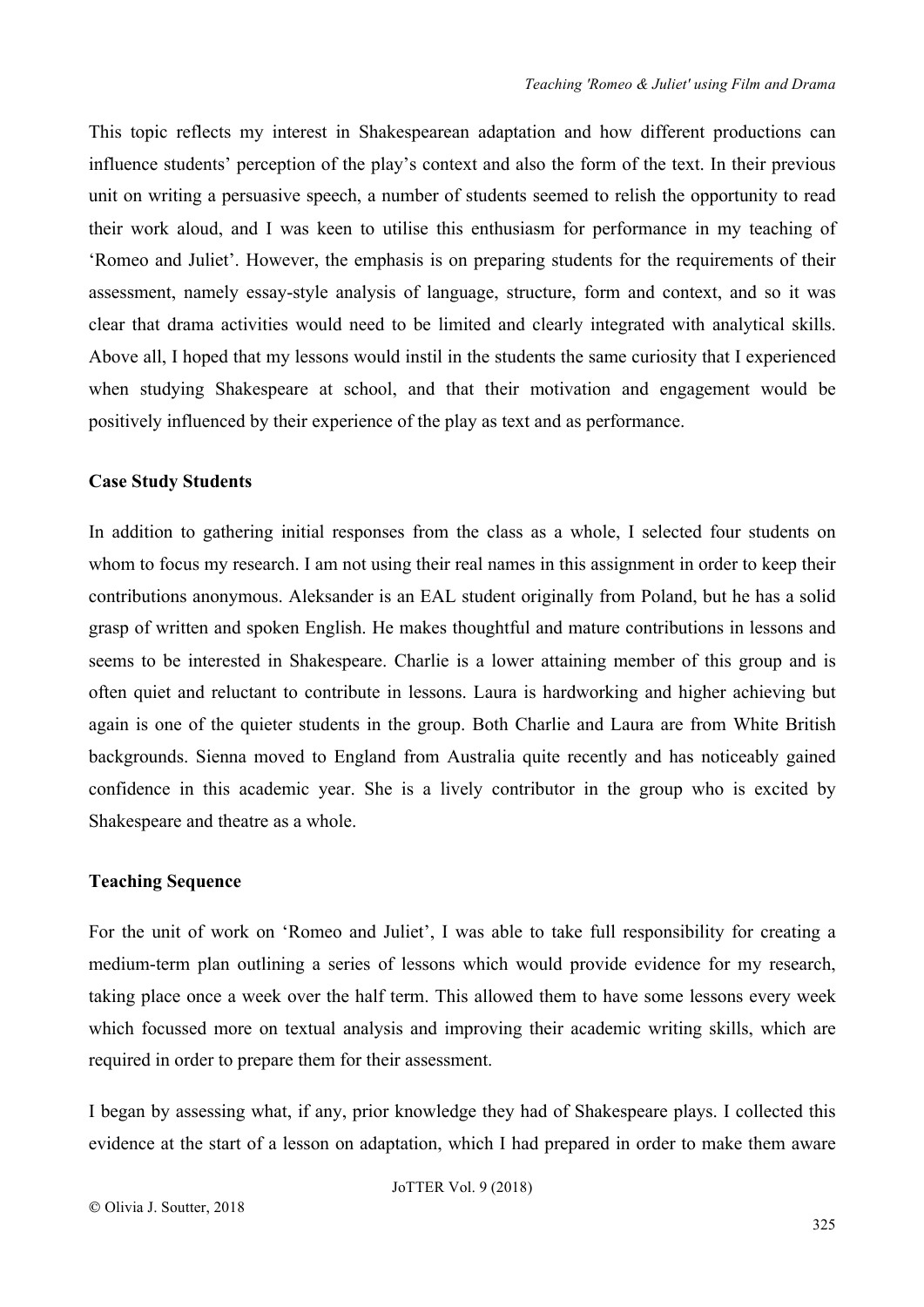that Shakespeare is not defined by one version or one director, and that part of the plays' appeal is that they are open to personal responses, which I will discuss in more depth later. I showed them clips of the Prologue being read from the Baz Luhrmann adaptation, the Franco Zeffirelli adaptation, 'Shakespeare in Love', and an American university production which utilised choral reading. Students noted the differences between them and then formed their own mind-map of adaptation ideas for the Prologue. Having considered adaptation as a concept, we then spent two lessons watching the 2013 film adaptation of 'Romeo and Juliet', which is the approved version teachers are instructed to use in the school. I was then able to collect the whole class's responses to watching the film.

My next research lesson was on Act 1 Scene 3, in which I utilised the Globe Theatre's recording of their performance of the play. Having watched the clip, the students answered questions which considered how comedy is used in this scene through the character of the Nurse and compared the portrayal of Lady Capulet in this version to the film version they had watched. They also wrote about the differences between performance on stage and on screen. They then compared the language used in this scene to the previous scene.

The following week was the trip to the Globe Theatre, at which some students from my class viewed the Exhibition, then participated in a drama workshop with one of the Globe's Education Practitioners. This was a valuable insight into the Globe's education programme for me, and the students were lucky enough to watch some of the company's fight choreography rehearsals for their production of 'Taming of the Shrew', which seemed to fascinate them. The drama workshop was based on Act 1 Scene 5, which is the extract students will be assessed on at the end of the unit.

In my final research lesson, I wanted all of the students who were not at the Globe to experience some of the drama activities used, so I appointed the students who were on the trip as 'experts', and asked them to demonstrate the activity they were familiar with to the rest of the class. I then used some additional activities from the second day of the trip which none of the students had attended. We were then able to reflect on how participating in drama activities can affect our understanding of the language used in the scene, converging on persuasive language used by Romeo as this will be the focus for the students' assessment.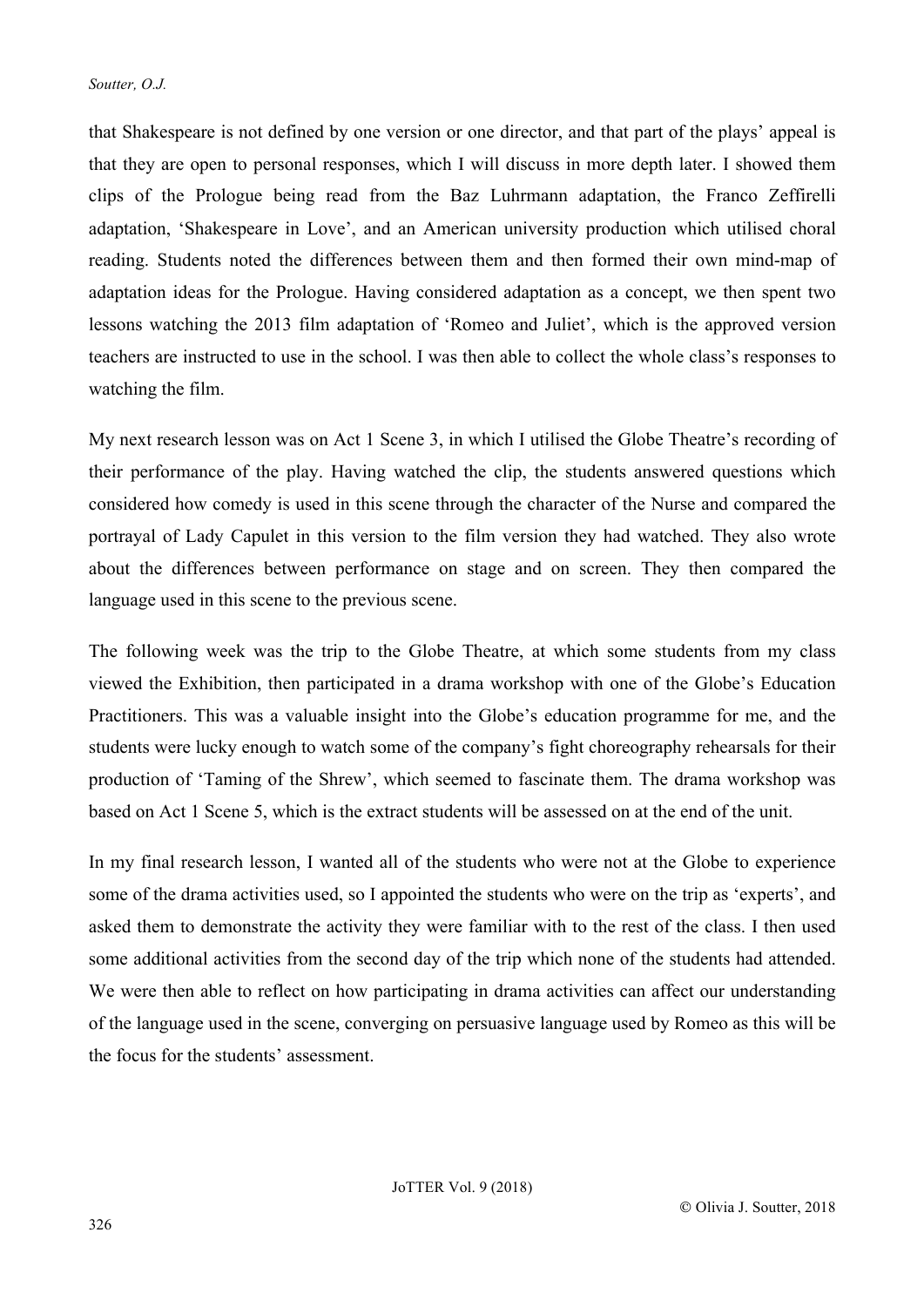## **Literature Review**

## **Why Teach Shakespeare?**

Before examining justifications for different teaching strategies, I felt that it was important to consider the place Shakespeare has within the English curriculum. As Martin Blocksidge (2005) writes, "When the National Curriculum in English came into existence in 1990, Shakespeare was the only author compulsorily prescribed for study by all the nation's children" (p. 2). This poses the question: why Shakespeare? This is something that I was keen to ask the students themselves, the results of which can be seen later in this assignment. Some might say that we study Shakespeare because he is "the supreme figure of our literature" (The English Association (1908) as cited in Blocksidge, 2005 p.3), but I think the real reason the Bard's plays stay so firmly on the National Curriculum is due to their ability to facilitate a wide range of classroom experiences. This view is reinforced by historical notions of Shakespeare's place in the classroom; the English Association's 1908 pamphlet on teaching Shakespeare states the following:

> "The suggestion is worth considering whether it would be feasible for pupils to act in class one or more scenes from every play they study […] In London and in large provincial centres it is possible to let school-children see a performance at the theatre; this plan should be encouraged wherever it is practicable. There is a serious danger in the class-room […] of forgetting what drama really means, and burying the poet beneath a mass of comments, conundrums, and morals."

> > (English Association (1908) as cited in Blocksidge, 2005, p.4)

This advice, given over a century ago when there were no drama spaces in schools, still seems completely relevant today. As teachers, we must therefore embody this interdisciplinary approach to the teaching of Shakespeare's plays, as this seems to be one of the fundamental reasons why they remain on the curriculum.

Rex Gibson writes that the teacher's role is to "make 'studying Shakespeare' equate with 'enjoying Shakespeare'" (Gibson, 1998, p.25). It seems that Shakespeare's steadfast place in schools is at risk of seeming mundane to students; something that is studied because it is compulsory rather than because it is chosen by teachers. It is therefore important to transmit a sense of enjoyment, as supported by Gibson who states, "Students learn much from hearing the language spoken well, and seeing their teacher's evident enjoyment of Shakespeare" (ibid., p.154). If the teacher makes it clear that they are only teaching Shakespeare because they have to, rather than because they want to, this is likely to hinder students' ability to enjoy the content of their lessons. However, taught *with*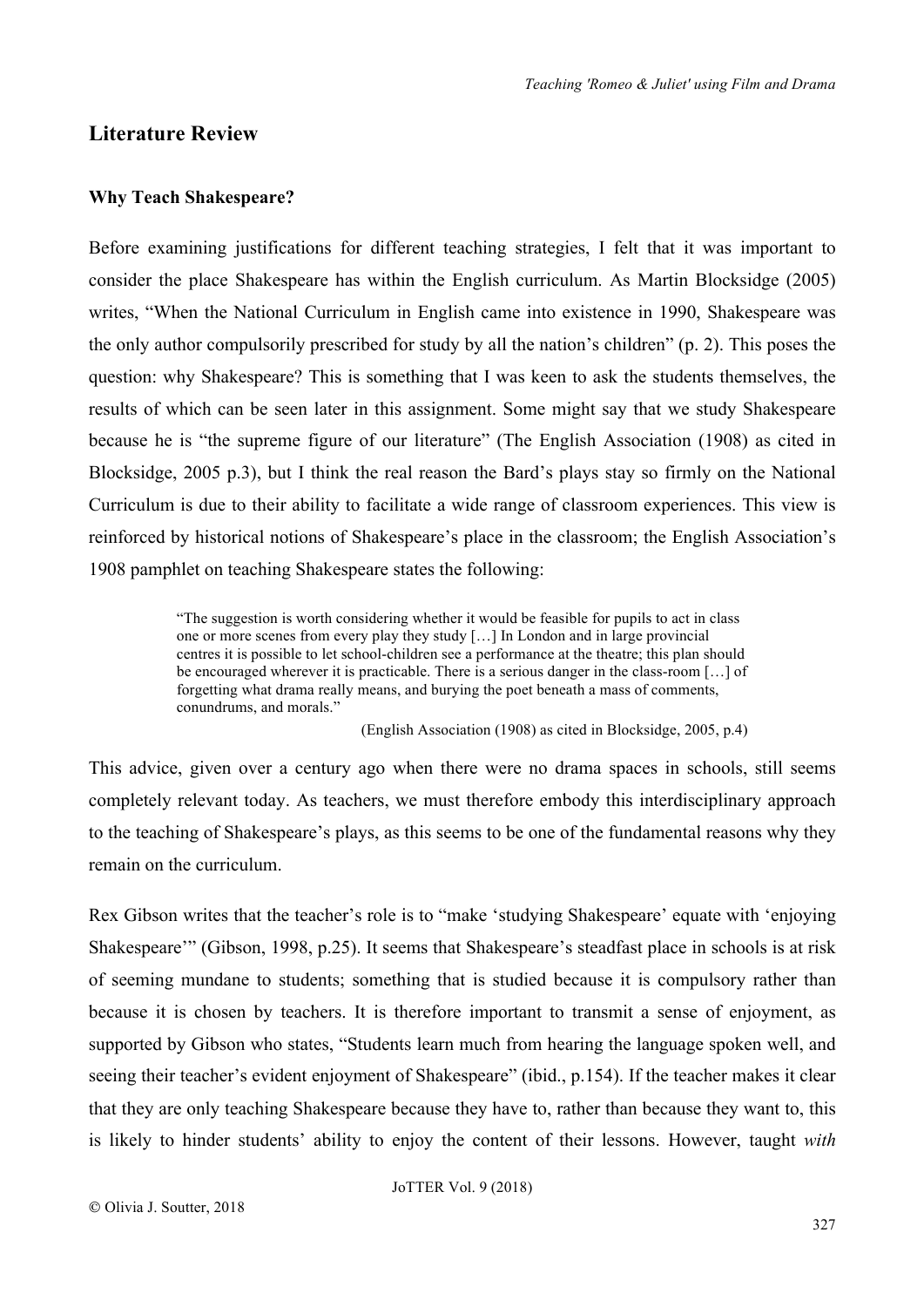enjoyment, Shakespearean drama has the potential to open students' eyes to a vast range of cultural, emotional and social issues which shape the way they see the world, in addition to aiding their personal development, as Gibson writes: "the active study of Shakespeare generates more personal development. Many teachers have seen the growth of confidence and self-esteem that comes from learning a part, however small, and taking part in a performance […]" (ibid., p.4). Shakespeare, and the performative experience of a play, can enhance many aspects of students' learning, not just academic knowledge. I will discuss Gibson's "active" approach to Shakespeare further, however, a key part of my research stemmed from working in a school which has mostly replaced the use of drama with film, and therefore I wanted to examine literature on the place of film adaptations in teaching Shakespeare.

### **Shakespeare on Film in the English Classroom**

Writing about teaching 'Much Ado About Nothing', Elaine Harris states the following about the Kenneth Branagh film adaptation: "Branagh reminds us that, nowadays, more people are encountering Shakespeare on film – as neither quite performance nor text – than either in the theatre or in print. He […] sets out to give his audiences instant access to the play" (Harris, 2005, p.57). Generally speaking, fewer students are going to the theatre, and increasingly films are the form which they are most familiar with.

Sarah Martindale (2008) surveyed 138 secondary English teachers and found that 98.5% thought that film adaptations of Shakespeare can either "definitely play a useful role" or "play some role" in teaching his works (p.19). As she writes, "All of the participants have used filmed Shakespeare in some form in their teaching" (ibid.). This would suggest that film has become an essential resource in the teaching of Shakespeare's plays. Martindale states that this is due to films providing "a cheap and easily available way to introduce Shakespeare in performance, when compared to trips to see theatrical productions" (ibid.). It is this "instant access", as Harris put it, that seems to make films appealing to English teachers as a way of encouraging students to understand Shakespeare as performance. Martindale found that teachers recognised that "their students respond positively to filmed Shakespeare […] because it has a powerful visual impact and can make the material seem relevant and comprehensible" (ibid.). The students' attitude to filmed Shakespeare is something I researched fairly extensively and my findings seemed to agree with this, as seen later in this assignment.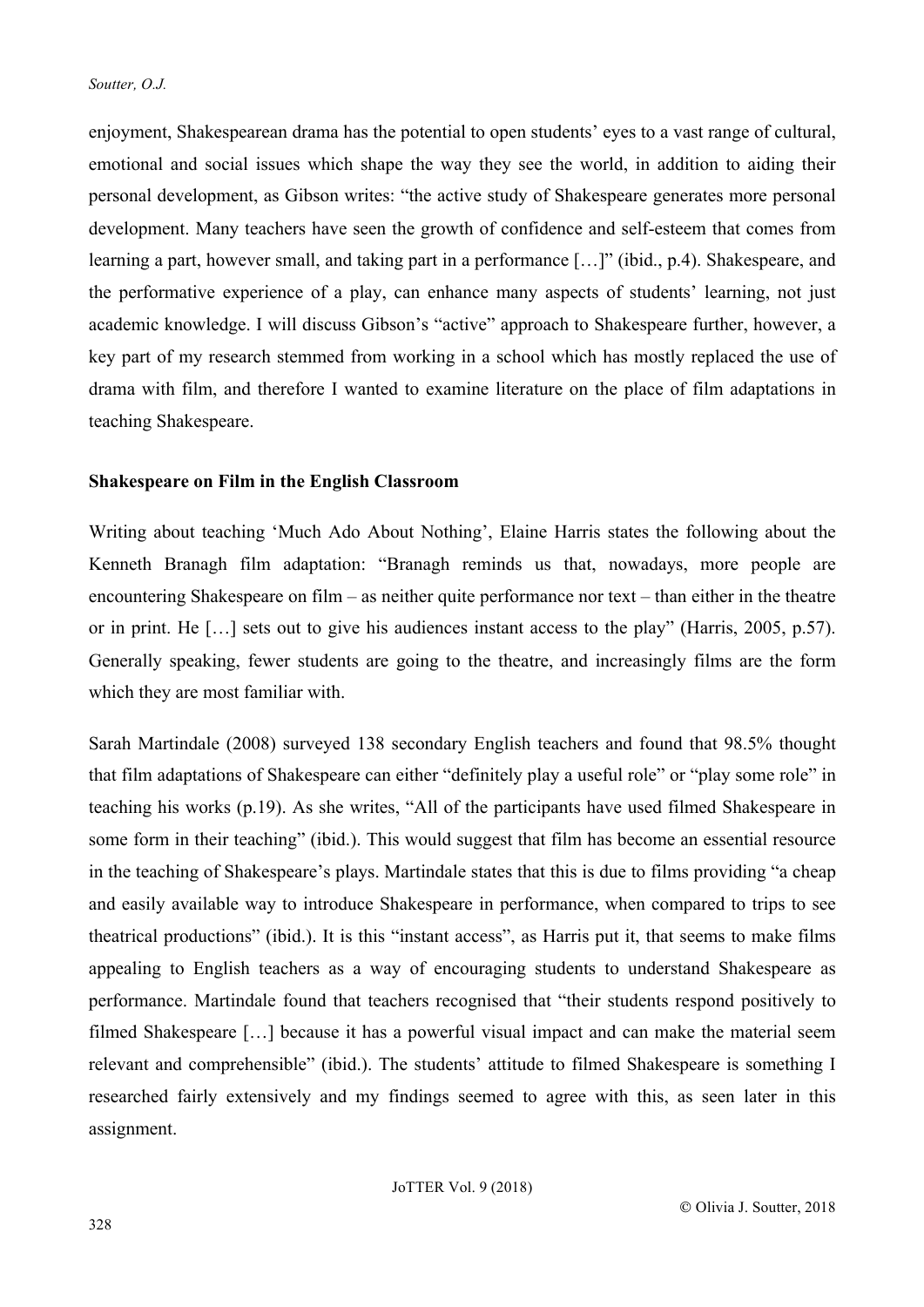Martindale's research found that the Baz Luhrmann adaptation of 'Romeo and Juliet' was the most frequently used film; 88% of the participants had used it in their teaching. What I found interesting was that the teacher survey found that "while students often enjoy and connect with film versions of Shakespeare, this does not necessarily give them a better understanding of the text they are studying, if they do not appreciate the differences between source and adaptation" (ibid., p.20). It is important to note that this research took place before the 2013 adaptation of 'Romeo and Juliet' was created, but nevertheless there is still a sense that the film must be largely faithful to the text in order to allow the students to understand the play fully. This also provided additional justification for my first lesson being solely on the idea of adaptation; I think that this could provide a solution to the school's concerns about using the Luhrmann film, which are discussed later. As Sue Gregory (2005) writes, "this contemporary version speaks for itself, not least because it is so powerful visually. The music too relieves and helps to cue in the ear" (p.28). The use of contemporary images and music has the potential to engage students, but not only this, it demonstrates to them that Shakespeare is not rigid; "the plays are capable of and invite diverse interpretations" (Gibson, 1998, p. 24). This is one justification for using a modern adaptation on film, as it can lead into the students' developing imaginative and personal interpretations of the film in their own exploration of the play. However, if the film is used independently, without any focus on adaptation, there is, as Martindale's teacher participants suggest, a risk that the understanding of the text will be lost. We could therefore conclude that films are best used in conjunction with drama activities, rather than independently.

#### **Teaching Shakespeare through Drama in English**

My teaching of 'Romeo and Juliet' has been strongly influenced by the Globe Education and their workshop-style activities. In her discussion of their project *Playing Shakespeare* which allowed thousands of students to see a play at the Globe Theatre for free, Fiona Banks writes that "the idea of coming to a theatre, to be part of a theatre audience, remains for many an alien concept" (Banks, 2008, p.15). This is something that was reflected in my research, as the large majority of students in my class had never seen a Shakespeare play in the theatre before. Banks writes, "That Shakespeare should be taught actively is central to our ethos" (ibid.). This is intrinsically linked to Rex Gibson's "active methods" for teaching Shakespeare (Gibson, 1998, p.150). Gibson believes that allowing the students to "develop a genuine sense of ownership of the play" through "actively [making] meaning" is the most successful Shakespeare teaching (ibid., p.9). This "learner-centred" approach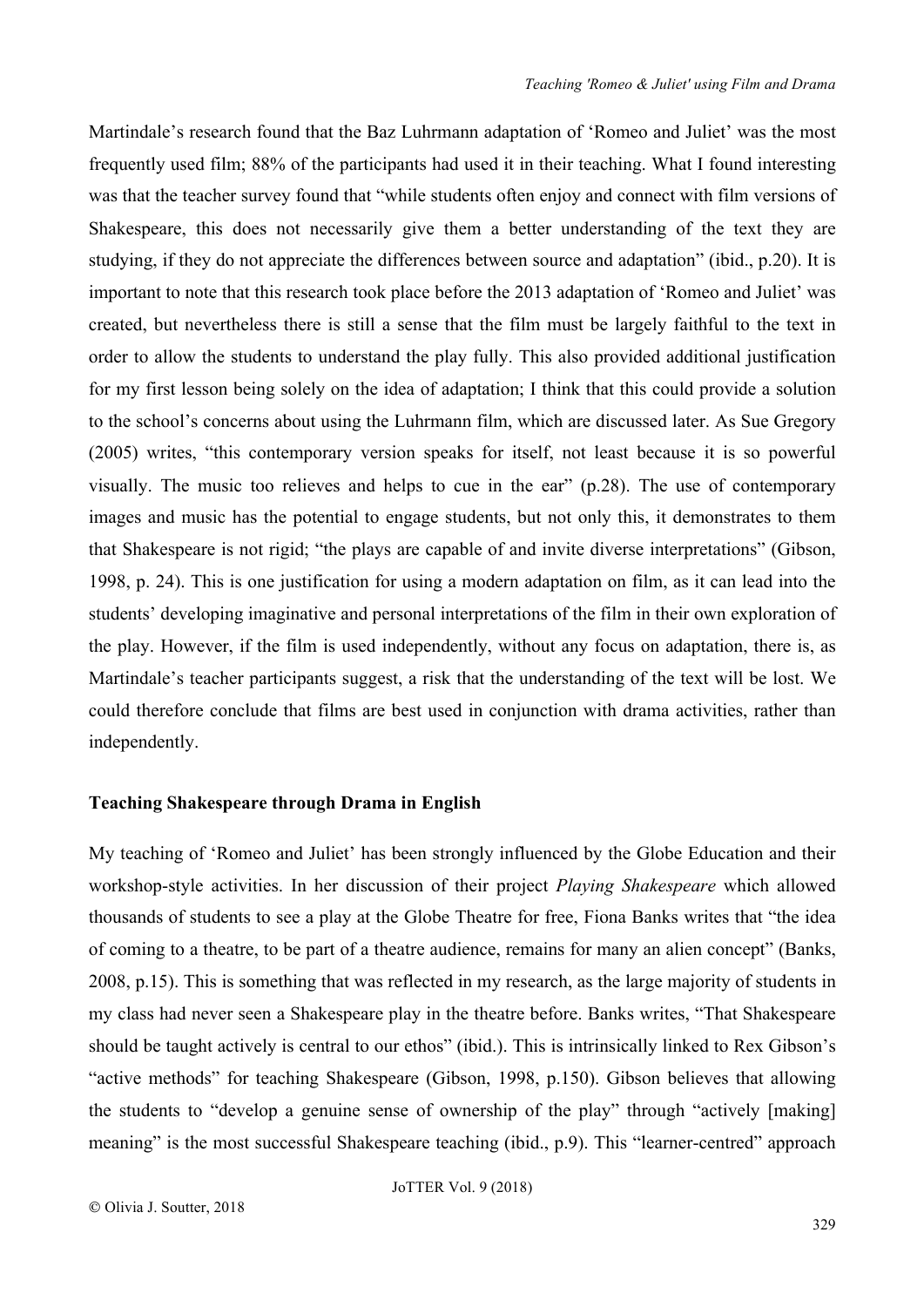is a way of encouraging the students to justify their own decisions, which therefore leads to a deeper understanding of the play (ibid.).

There is, as Gibson writes, an attitude which is "deeply suspicious of enjoyment, that finds it hard to accept that pleasure and learning can go hand-in-hand. It sees literature as 'serious' and 'work', and drama as merely 'play'" (ibid., p.7). This is something which emerged in two of my case study students' responses to drama activities, and which is present to some extent in the English department at my placement school. However, Gibson advocates treating the play as a script rather than a literary text, which "implies a desk-bound student who passively reads" (ibid.), therefore declaring that "it is to be played with, explored, actively and imaginatively brought to life by acting out" (ibid., p.8). It is clear that Gibson believes that handing over responsibility for shaping the meaning of the script to the students is the best way to foster engagement with Shakespeare, but also to enhance their understanding of the play. The teacher's role is therefore to lead by example, having an open mind to new perspectives on the play. Gibson states that teachers must have "an awareness that fresh insights can come from active work on the play in the classroom – the students can teach the teacher" (ibid., p.153). He also asserts that "Each student brings his or her own culture to every lesson" (ibid., p.9). If this is the case then teaching Shakespeare in this active way, particularly in a comprehensive school where students are from a wide range of backgrounds, can only open doors and provoke enlightening and unique discussions for both teacher and students.

Ken Watson agrees with Gibson's work, writing the following:

"They must come to see that what they have in front of them is not *the play*, but simply a *blueprint* for a play, and that the play created by one set of actors from that blueprint might well be markedly different from the play created from the same script by a different set of actors. In other words, teachers must forge an **active pedagogy**, one designed to develop in students the ability to imagine performances."

(Watson, 2008, p.70)

This again relates back to the importance of teaching students about adaptation, whether they are working on the play themselves through performative activities or watching different versions of the play on stage or screen. It is interesting that Watson mentions this idea of developing students' "ability to imagine performances" (ibid.), as that is something that becomes considerably more difficult if, as Banks conjectures, they may never have been to the theatre. This is where recordings or screenings of theatre productions are extremely helpful if a trip to the theatre is not viable, however, I believe that students have the creative potential to imagine their own adaptation of the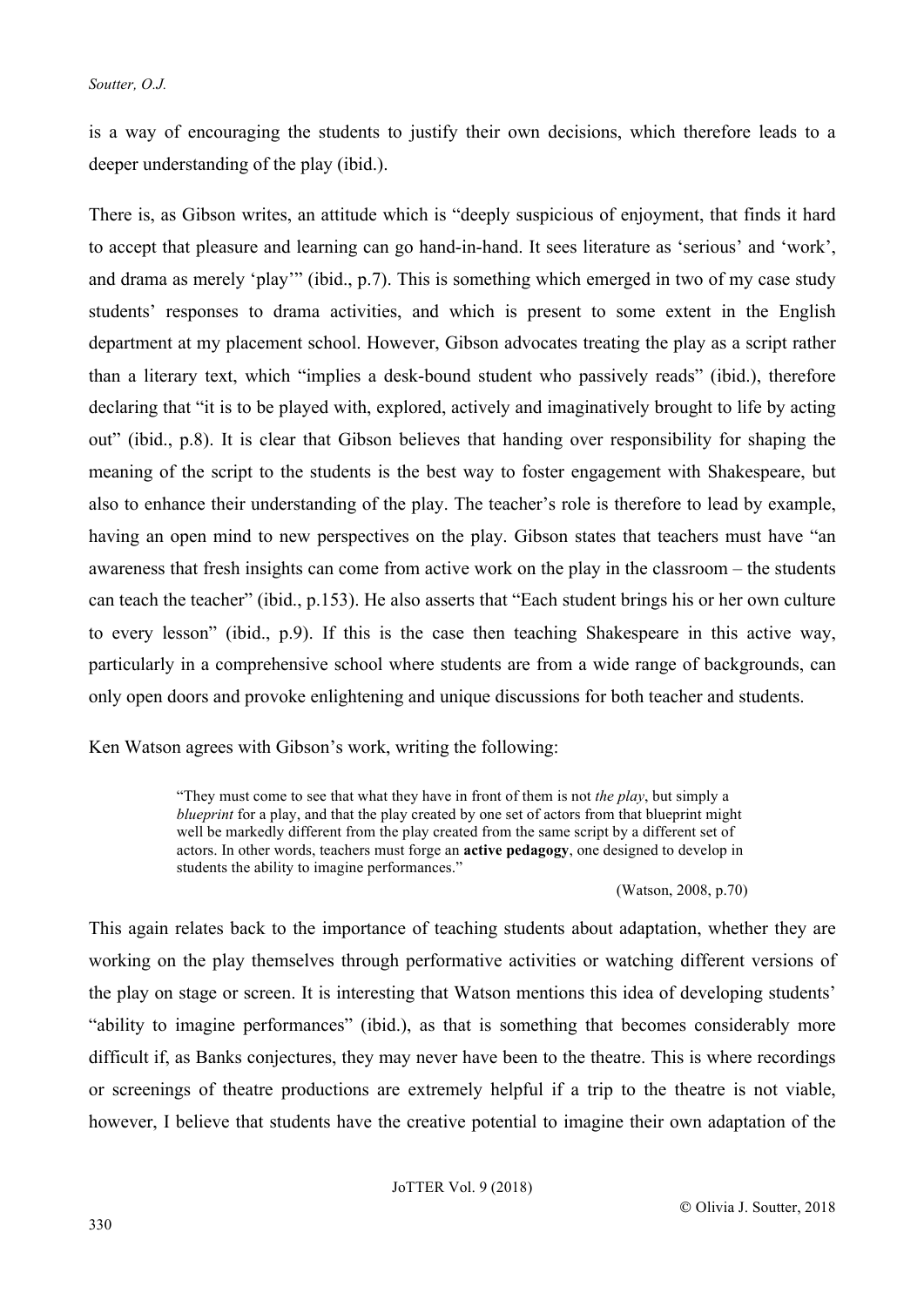play through drama activities without having seen a film or theatre production as an example. Watson even goes so far as to say that he would "argue strongly against" revealing the story of the play beforehand by watching it, which is a contrast to Gregory's suggestion that "we want everybody to know the whole play by seeing the film, but sustained reading is not for all" (Gregory, 2005, p. 34). Gregory's concern is with the accessibility of the play, and it seems that a sustained active approach to studying the play through drama can be more challenging for lower attaining students, which is where films are perhaps more beneficial.

Another warning about the use of drama comes from Harris, who reminds us that:

"[Students] should, as Gibson recommends, see 'the plays as plays', but they should also have the confidence to write knowledgably and eloquently, grasping a play's richness and potential for aesthetic power as well as its dramatic or narrative impact. Drama […] is a means to an end, not an end in itself."

(Harris, 2005, p.45)

I agree with Harris that it is important to remember that a performance of the play, or sections from it, is not the final product; students need to be able to write about Shakespeare, applying the understanding they have gained through their active experience of the script. In this way, Key Stage 3 is an essential time in which we can prepare students for the demands of their future study of Shakespeare using this active approach, making sure that their early experiences of the plays allow them to enjoy and engage with something which has the potential to be even more challenging for students if approached purely as a stagnant text to be analysed on the page.

# **Research Questions**

I have developed the following research questions (RQs) in order to reflect the three forms I have used in the teaching of the play: film, stage productions, and student drama activities. In addition to understanding of the play, I have also considered the students' experience of, and engagement with, 'Romeo and Juliet', as I feel that these are important factors in assessing to what extent they are *enjoying* the study of Shakespeare; something which I think is equally important.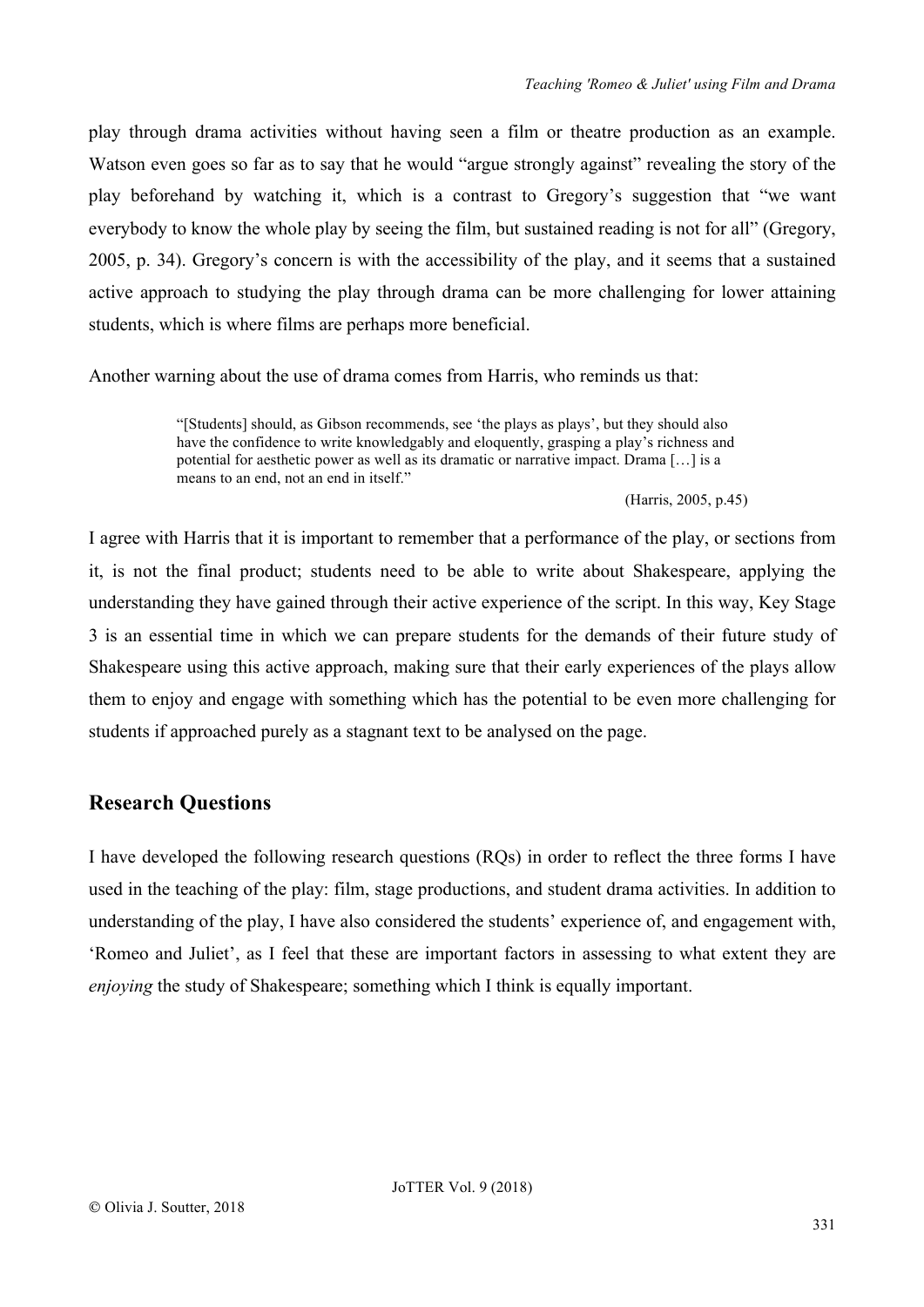- RQ1: To what extent does watching a film adaptation of 'Romeo and Juliet' influence students' understanding of historical context?
- RQ2: To what extent can experiencing Shakespeare on stage enhance students' understanding of the play and Shakespearean drama as a form?
- RQ3: How do drama activities affect students' engagement with and understanding of 'Romeo and Juliet'?

## **Ethical Issues**

Having completed the ethics checklist for this assignment which considered any issues that might arise, I ensured full cooperation from the school in collecting the evidence required for my research. The class teacher for the group in question was fully aware of my process in choosing a research topic from the start of the placement and approved my chosen title. As I was given responsibility for the medium term planning for the entire unit of work on 'Romeo and Juliet', I was able to allocate specific lessons within the scheme of work which would allow me to collect evidence and then ensure this planning was approved in advance of beginning the unit. Before commencing my research I read the BERA Ethical Guidelines for Educational Research (2011) and particularly noted the section on working with children which states that "children who are capable of forming their own views should be granted the right to express their views freely in all matters affecting them, commensurate with their age and maturity. Children should therefore be facilitated to give fully informed consent" (p. 6). I consequently ensured that the students were aware of the research I was undertaking and made it clear that they could express themselves freely and honestly during research activities. Denscombe (2010) also states that "As a general rule, social researchers are expected to be honest and open about who they are and what they are doing, and not rely on misrepresentation or deception as a means of getting the necessary information" (p. 62). Throughout my lessons, I made a conscious effort to be consistently open about my research processes with the students in order to maintain my "researcher integrity" (ibid.). They were all aware that this research was part of my teacher training and that their responses would be anonymised.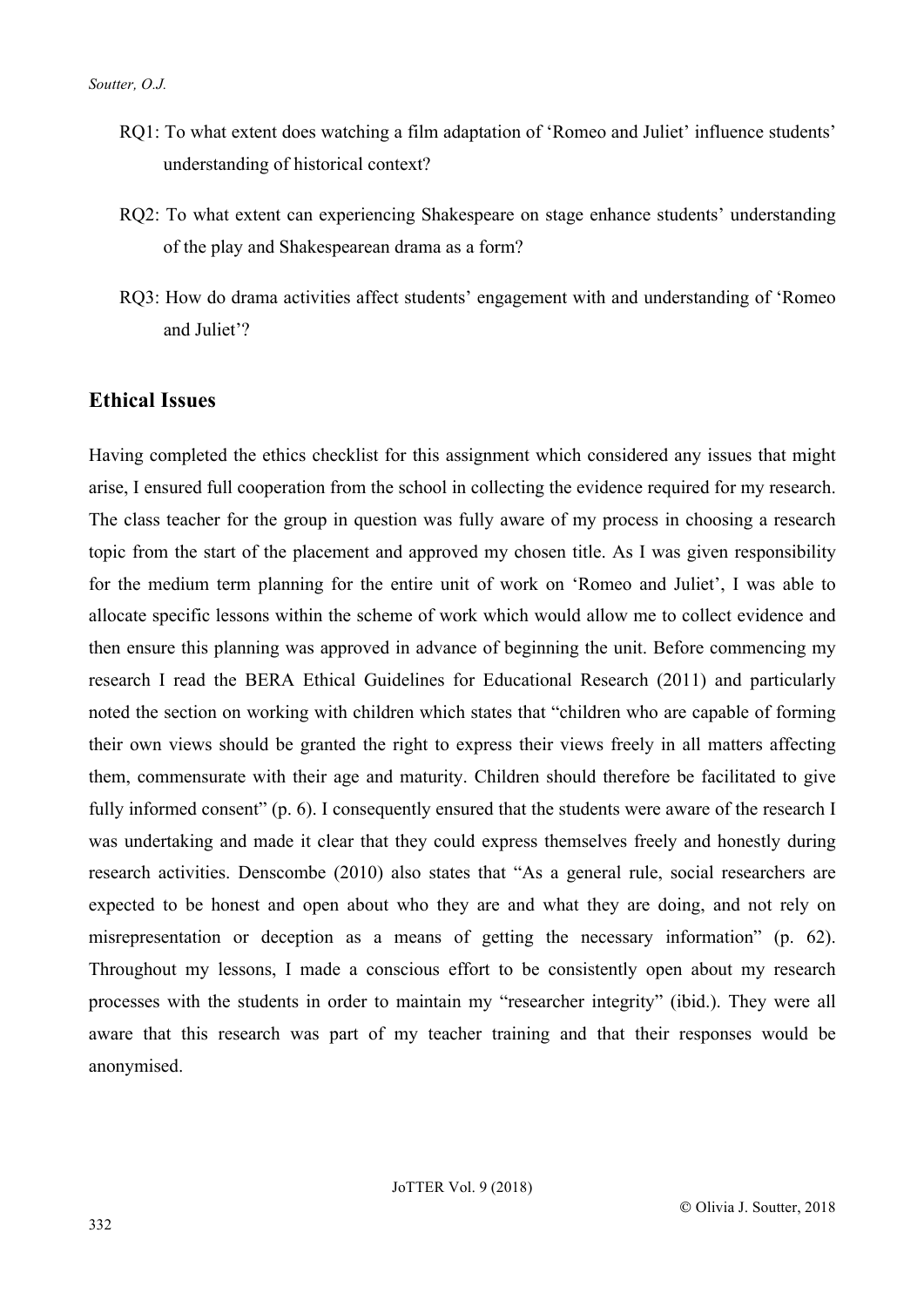## **Methodology**

For this investigation, I used approaches drawn from case study. As Bill Gillham (2000) writes, "Sometimes an insight into people's lives is what is required for better understanding and an improved response or attitude" (p. 102). Case study methods would allow me to gain this valuable, detailed insight into individual students' thoughts and attitudes towards the study of 'Romeo and Juliet' and from this, evaluate how different methods for teaching Shakespeare can influence students. However, the one drawback of this approach would be, as Thomas (2011) writes: "The choice of one case (or a small number) is made with a trade-off in mind […] You choose your very restricted sample so that you can gain greater detail, but this is at the expense of being able to make generalisations about your findings" (p. 11). With this in mind, I began my research by gathering whole-class data, before 'zooming in' on my smaller group of case study students. I believed that this would allow me to gain a larger general perspective on how Year 8 students initially perceive Shakespeare, before examining individual students' responses to more specific learning experiences, which would provide the "greater detail" that Thomas writes is the benefit of the case study approach. However, I have been careful in my analysis of this class not to make generalisations about all Year 8 students in the country, for instance, as my findings are specific to this particular group of students and I have not repeated the research in multiple schools in order to gain a wider range of responses across this age group.

### **Questionnaires**

My primary research method was a series of questionnaires. The entire class completed a questionnaire at the beginning of the unit of work on Shakespeare so that I could understand their pre-existing knowledge (see Appendix 1), and then a subsequent questionnaire after watching the film so that I could compare their responses from before and after watching (see Appendix 2). From this I was also able to select the students who would become my case studies, primarily due to the quality of their reflections on their initial lessons on 'Romeo and Juliet'. The four case study students also completed a final, concluding questionnaire (see Appendix 3) about the trip to the Globe, their experiences of drama and their feelings about 'Romeo and Juliet' at the end of the term. I chose to use questionnaires as my main research method due to their ability to contain both closed and open questions; as Thomas writes, "You may be collecting facts or […] assessing people's attitudes on a topic" (2011, p. 165). This was key in my investigation as I wanted to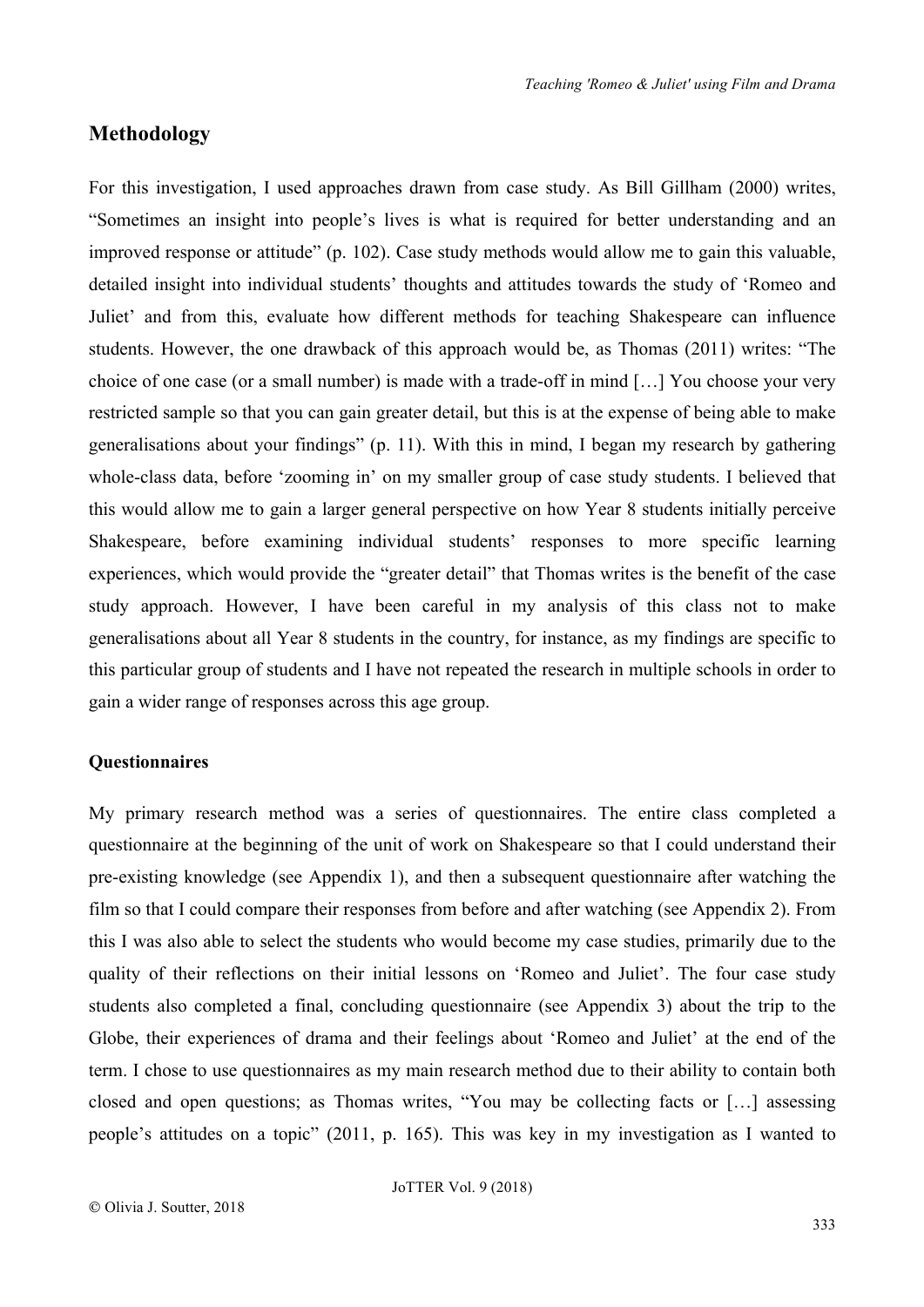accumulate comparative data across the scheme of work, which would be mostly quantitative, and yet also collect the qualitative, personal responses given by students in order to gain a greater amount of insight into their individual experiences of the play. I also felt that this group would benefit more from a "written form of questioning" (ibid.) due to their tendency to become overexcited in groups; I felt that they would be more articulate and provide more detailed answers when given the time to think and reflect in silence before writing their answer down.

### **Interview**

After selecting my case study students, I interviewed them in pairs. As Gillham (2000) writes, "*some* interviews will almost certainly be worth their place provided you can identify a small number who are key or representative" (p. 61). I felt that it was important to speak to the students verbally in order to gain further qualitative responses from them using more open questioning than in the questionnaires. I was aiming to utilise Gillham's "semi-structured interview" technique, which he writes is "the most important form of interviewing in case study research", in which the interviewer must "seem almost 'natural': there is a pace, a fluency, a responsiveness that seems to have nothing of 'technique' about it" (Gillham, 2000, p. 65). I felt that this sense of a natural conversation would reduce the pressure on the students to give 'correct' answers. However, Gillham suggests recording the interview and then transcribing it, whereas I chose not to record the interview and instead to write the students' answers down as they spoke. This decision was in part due to my ethics research; I felt that I was being more open about collecting responses by allowing the students to see me writing what they had said down on paper. In addition to this, the short pauses while I finished writing allowed the students a greater amount of thinking time, which I felt would allow them to formulate their responses more thoughtfully.

## **Presentation and Analysis of Data**

This section will begin with a discussion of the students' prior knowledge and experiences of studying Shakespeare before Year 8, which was assessed on a whole-class basis. Following this, I will address, in turn, my findings in response to each of my research questions.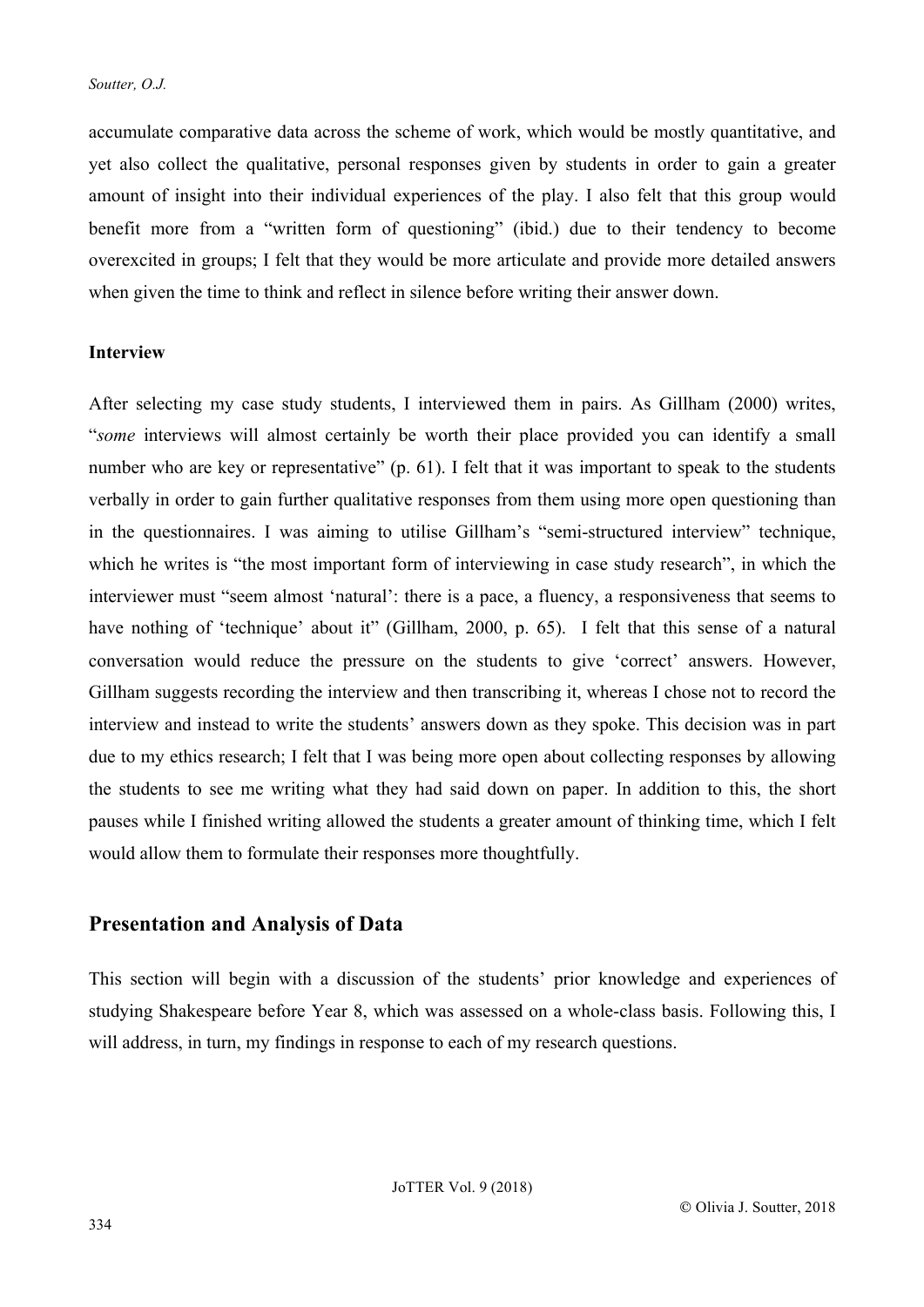#### **Prior experiences and knowledge of Shakespeare**

At the beginning of the class's study of 'Romeo and Juliet', I wanted to undertake a form of baseline assessment in order to understand what, if any, prior knowledge students had of Shakespeare, and what kind of experiences they might have already had with Shakespeare's plays. The results of this initial questionnaire were enlightening, as seen below in Figure 1.



**Figure 1: How familiar would you say that you are with Shakespeare's plays?**

A significant amount of the group (36%) said that they had never read or watched a Shakespeare play before. This was not entirely surprising to me as few students I have encountered have studied Shakespeare prior to Key Stage 3, and I, perhaps presumptuously, had guessed that most parents would not have encouraged their children to read or watch Shakespeare at home. Only two students had watched a Shakespeare play at the theatre, and one student wrote an additional note on the side of her questionnaire to say that she had read plays at home as well as at school. However, I was pleased to see that 29% of the students had read or studied a Shakespeare play in primary school, and all of the students had heard of a number of plays even if they had not seen or read them (see Appendix 1 for list of plays). I had purposefully left Othello off the tick list to see if any students would write it under 'others', and one student did, with another adding "Taming of the Shrew" to the list. This was a promising introduction to their study of Shakespeare as I felt that it was not completely foreign to them. Having established students' prior experiences of Shakespeare, I then wanted to assess their knowledge by asking what century he was writing in. The results are presented in Figure 2.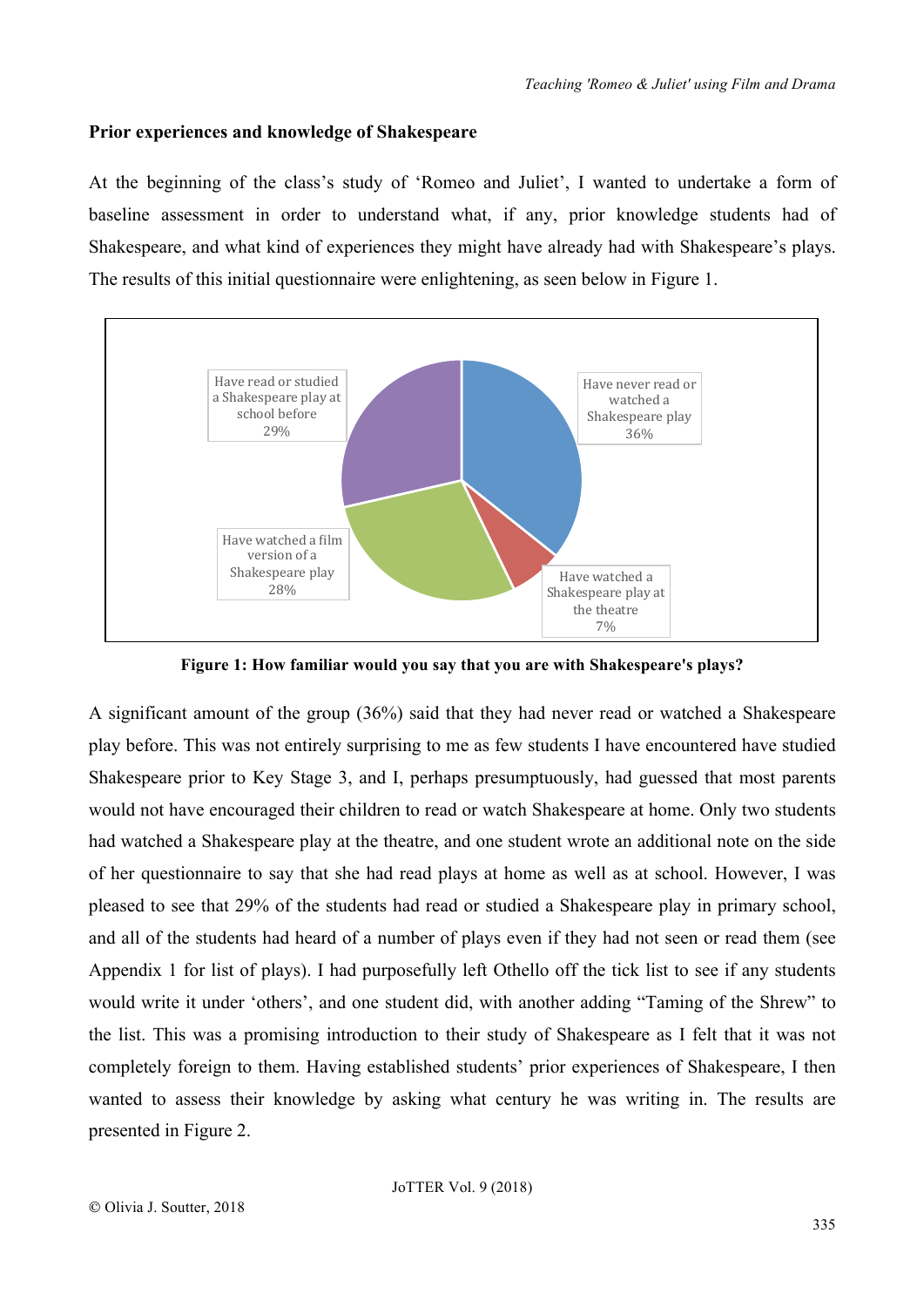



**Figure 2: What century was Shakespeare writing in?**

As seen here, the students produced a wide range of guesses, from "1200s" to "1960s". The large number of students who were completely unaware of the time period Shakespeare was writing in did not seem to align with the quantity of students who had previously experienced Shakespeare in some form, that is to say, 64% of the group (Figure 1). I was, therefore, very interested to see how watching the 2013 film, which is set during the late Middle Ages, would affect their understanding of historical context.

One of the questions asked here which produced some interesting responses was 'Why do you think we study Shakespeare in school?'. I had no idea how students would answer this question and expected most of them to write 'I don't know'. Despite my concerns, students responded thoughtfully. Charlie's answer was gratifying: "Because he was a great writer". This response acknowledges that Shakespeare is studied due to the quality of his writing. Sienna answered: "to analyse and learn about literature that he wrote". This answer struck me due to the Learning Objective-style vocabulary she used, particularly the words "analyse" and "literature", which create the sense of a more text-based approach to Shakespeare. Another student wrote: "Because his writing is motivating". His use of the word "motivating" is particularly interesting to me; I would infer that he means Shakespeare is inspiring or perhaps relatable. Laura's response was the most similar to the majority of the class: "Because it's a big part of British history and it is very famous". Seven of the students mentioned the words "British", "English" or "our country", which suggests to me that they see Shakespeare as a representation of British or English culture, or an important part of our national history. I would speculate that this reasoning was given to them in primary school,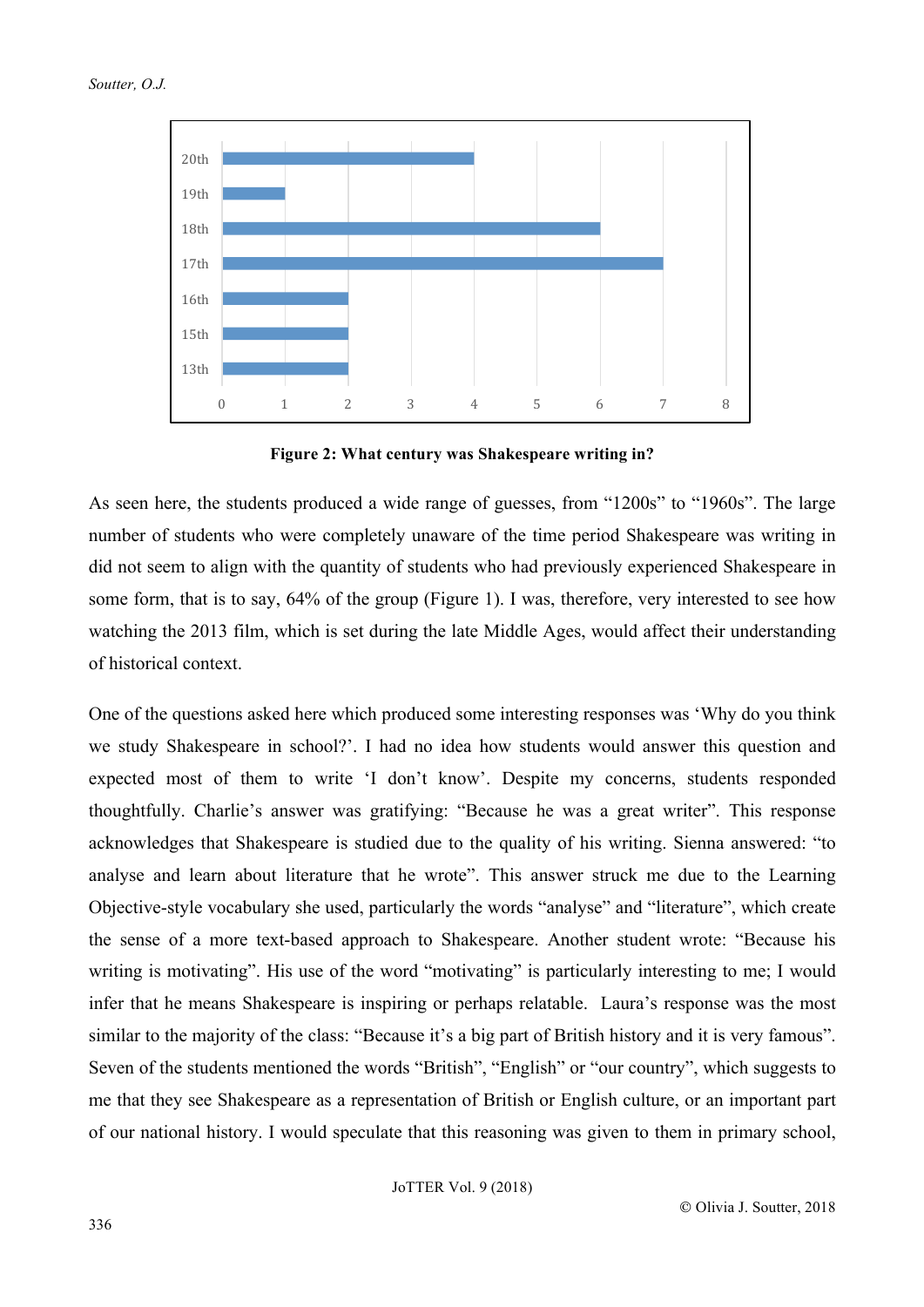or perhaps by parents. From all of the class's answers I concluded that they had a generally positive attitude towards Shakespeare, which formed a good foundation for their study of 'Romeo and Juliet'.

# **RQ1: To what extent does watching a film adaptation of 'Romeo and Juliet' influence students' understanding of historical context?**

As mentioned previously, the English department at the school have selected the 2013 adaptation of 'Romeo and Juliet' to be shown to students. They expressly state that the Baz Luhrmann film must not be used. When I questioned this, having read about its popularity in Martindale's research discussed earlier, I was informed that it had caused confusion in previous years, with students writing about the adaptation rather than the original play in their assessments. The teachers in the department therefore felt that, particularly as the students are assessed on their knowledge of historical context, it would be more appropriate to show them a traditional adaptation. Reflecting on this, I was intrigued to ask the students if they would have preferred to see a modern adaptation, in response to which the class was split almost exactly in half: 11 said they would have preferred a modern adaptation; 12 said they would rather watch an adaptation set in Shakespeare's time. What interested me most about these responses was that, when asked for their reasons for this preference, nearly all the students said it would help their *understanding.* Those who had expressed a preference for a modern adaptation felt that it would help them to understand the language better, where the others stated that it would prevent them from understanding the time the play was set in. As one student wrote, "Watching the old version helped us to understand the language and helped us understand what life was like in Shakespeare's time", another stated, "I prefer the normal one in Shakespeare's time because then you get to see how he wanted it to be interpreted". One could conclude from this that it would be beneficial to show multiple adaptations where possible, but in terms of helping students to understand historical context, using a modern adaptation is less advantageous.

With regard to comparative data, I asked the students what century they thought the film was set in to see if watching it had affected their understanding of the historical context of Shakespeare; they were aware that this film was accurate to the time in which Shakespeare would have set the play (see Figure 3).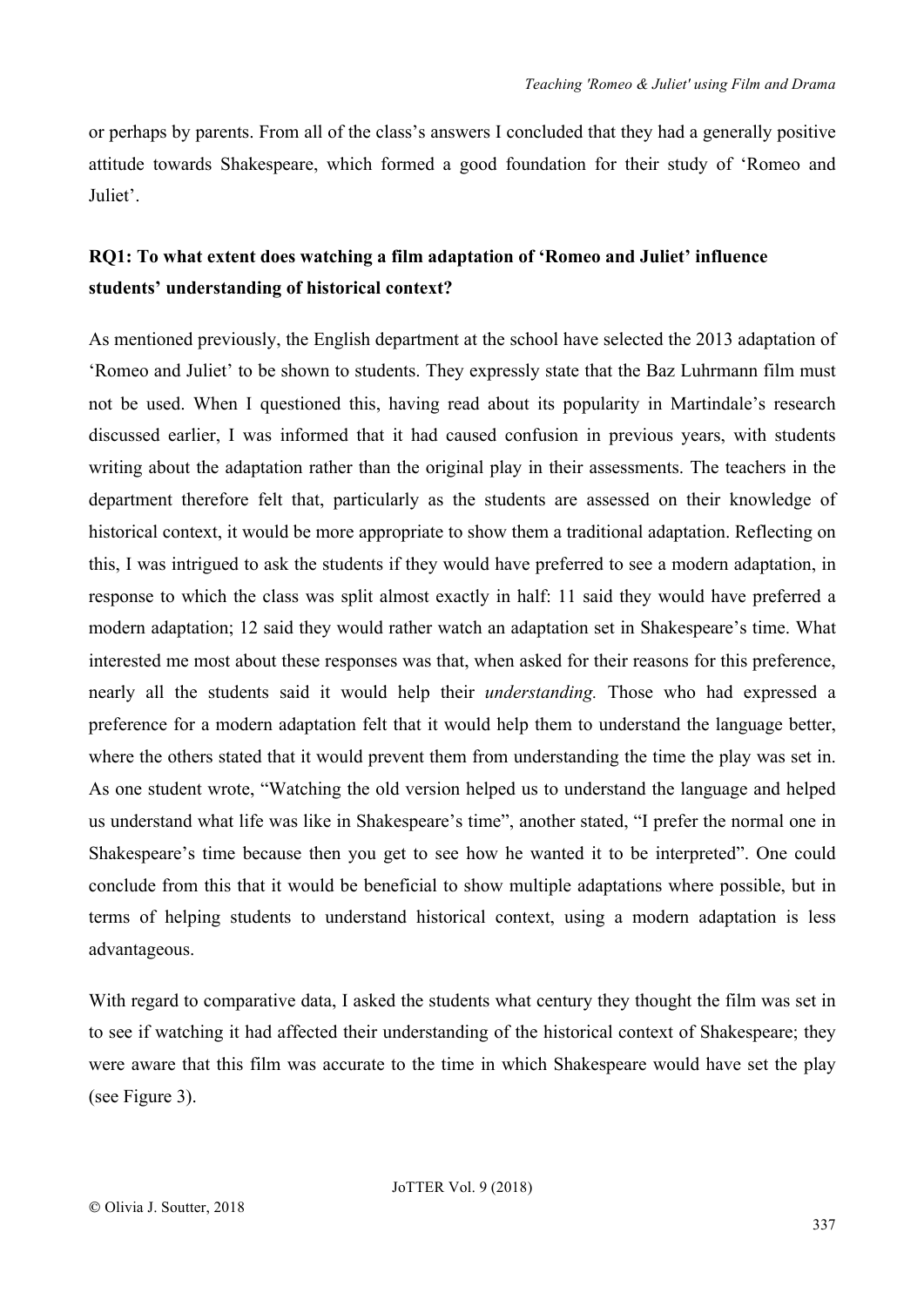

**Figure 3: What century do you think the film was set in?**

The film seems to have had a positive effect on the students' understanding of the play's historical context, with the majority now answering  $16<sup>th</sup>$ -17<sup>th</sup> century without my having mentioned any dates in their lessons. The number of students who thought Shakespeare was writing in the  $20<sup>th</sup>$  century has reduced, which I think is a direct effect of watching the film. It would be interesting to perform the same research with different students, but using the Baz Luhrmann adaptation, in order to see if their understanding of historical context is, as this school's teachers suggest, negatively impacted by watching a modern adaptation.

Another question I asked the students at this point was whether it would be better or worse to see 'Romeo and Juliet' in the theatre rather than on film. I was fascinated to see that 82% of the class said it would be worse to see the play in the theatre. As my parents took me to the theatre regularly throughout my childhood, I found it very difficult to relate to this view; I would have assumed that going to the theatre would always be more exciting and appealing than watching a film. However, the majority of these students are not taken to the theatre; some will never have been at all. This could perhaps be the reason for this response, or it could be a generational issue with screens becoming more predominant in children's lives. Of the four students who said they *would* prefer to see the play in the theatre, one wrote: "Better: more of an experience because they interact with the crowd". This response is interesting because there is a clear sense that he has personally experienced the actors interacting with the "crowd". This particular student also responded to one of my questions in a lesson about the differences between stage and screen, saying that actors on the stage have to express themselves more physically so that they can be seen. It is evident that he has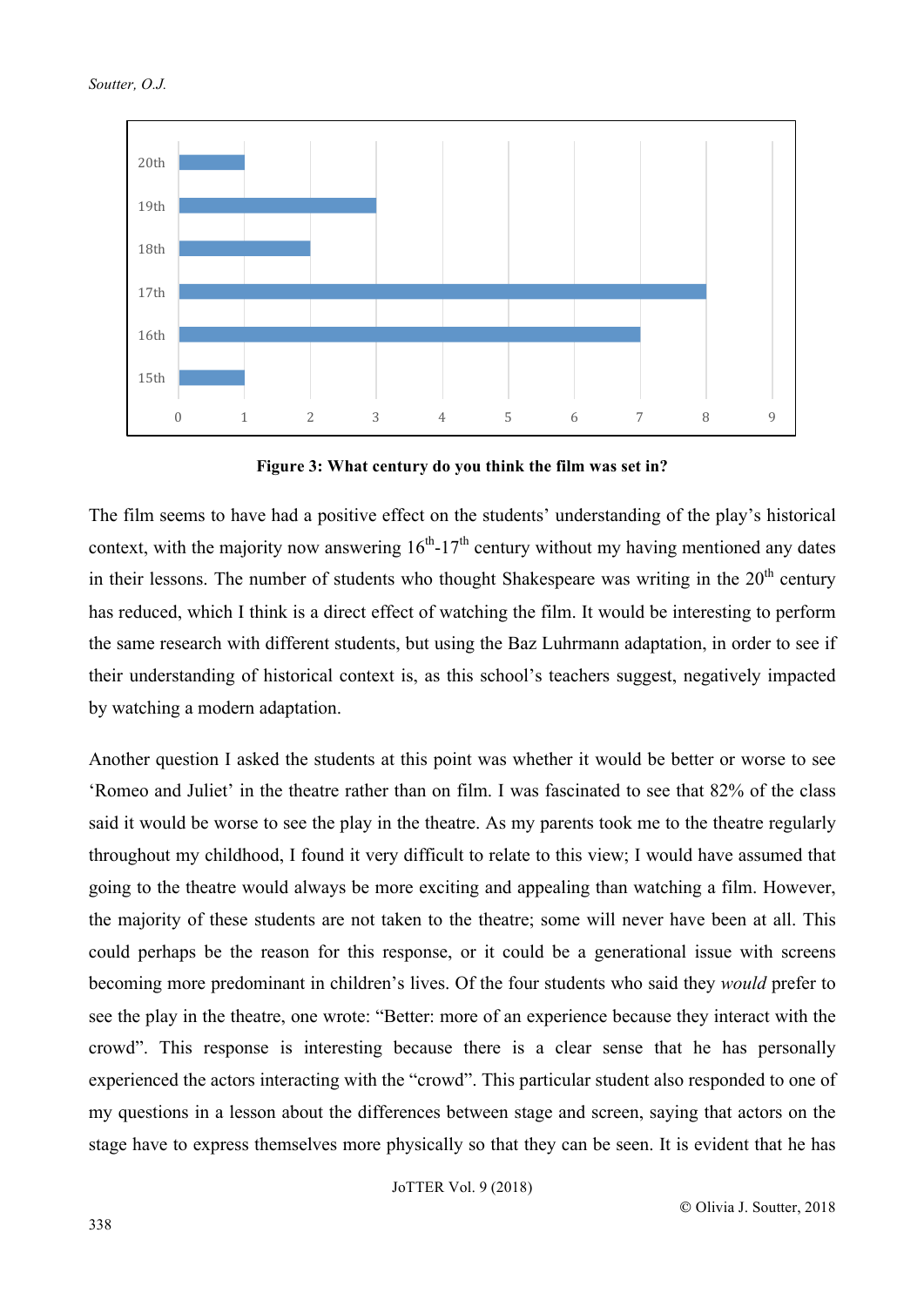been to the theatre and understands the form of drama, which has perhaps influenced his choice here.

The majority of the students who had said they would rather watch a film were primarily concerned with the setting of the play; they felt that a film allowed them to see the location more accurately and fully than on stage, which is true: the adaptation they had watched was filmed entirely in Verona and other locations in Italy, and is therefore very vivid and realistic in terms of setting. From this, I was intrigued to see whether experiencing the play in different forms, namely stage productions and through drama activities, would affect the students' enthusiasm for watching the play at the theatre rather than on screen.

# **RQ2: To what extent can experiencing Shakespeare on stage enhance students' understanding of the play and Shakespearean drama as a form?**

Due to the inability to take the entire year group to the theatre, the school recommends using the Globe's DVD recording of 'Romeo and Juliet' as an additional resource. I decided to use a clip from this recording when teaching Act 1 Scene 3. I decided that watching this particular scene would be beneficial for the students because of the comedic role created by the Nurse; the Globe's production uses more obvious comedy than the film and I felt that it would be interesting to examine this contrast with the students.

After the lesson, I interviewed my four case study students about their experiences of studying the play so far before focussing on the Globe clip. I interviewed Aleksander and Laura together, and then Sienna and Charlie.

> *OS: Do you feel like you understand the scenes we have studied? Sienna: Fully. I understand most of the language. Charlie: Yes, because we're going through each scene each lesson. \*\*\* Aleksander: Fairly, I find the language a bit hard to understand. Laura: I think the film helped to understand the language.*

*Aleksander: When it comes to reading it, I don't really understand any of it.*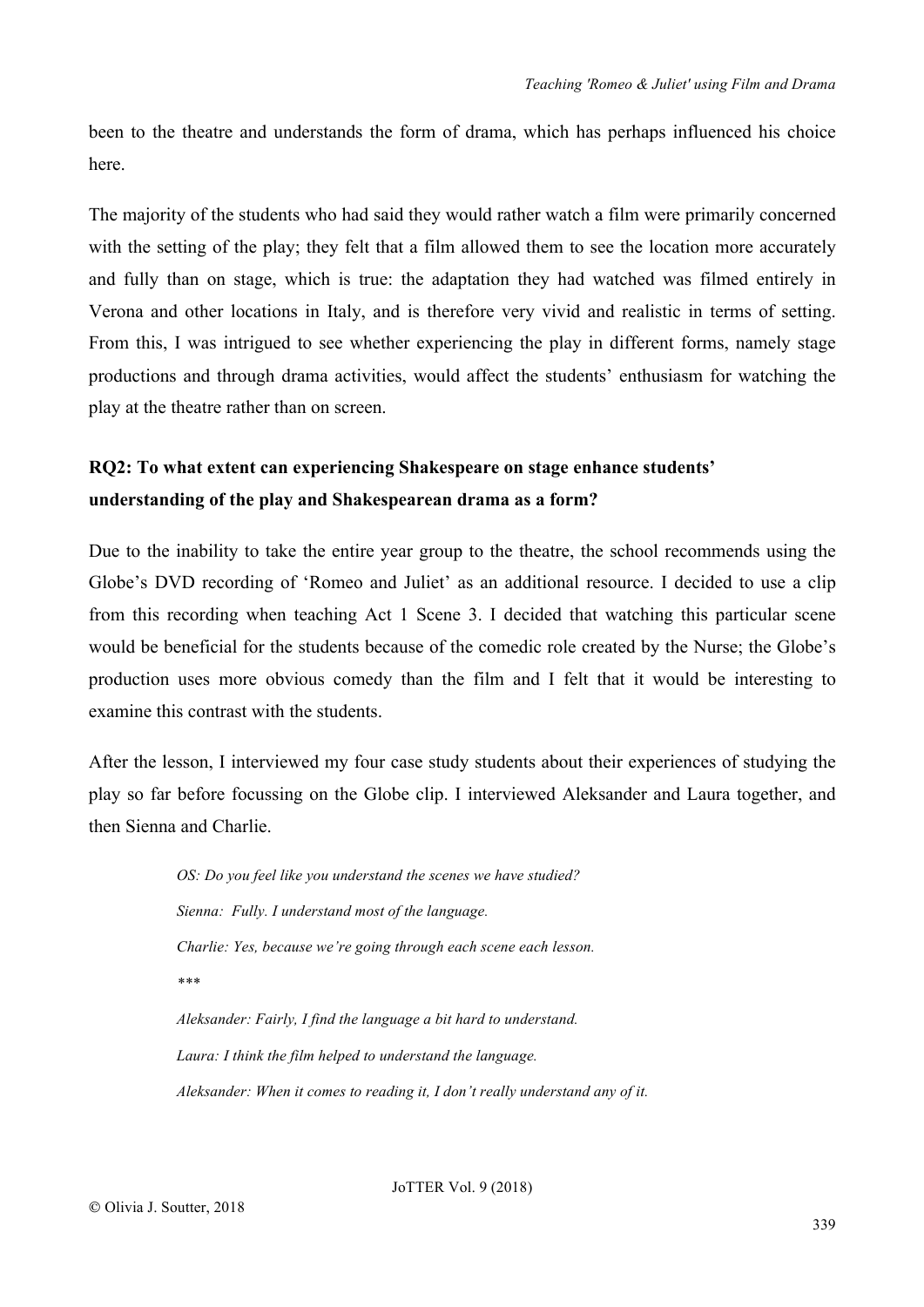#### *Soutter, O.J.*

Aleksander's response was particularly surprising here, as he seems to understand the scenes we are studying in lessons. However, it became clear that he is constantly using the film, which we watched before studying the text of the play, as a reference point to clarify the events, as shown below:

> *OS: What particularly has helped you the most? Aleksander: The film has helped the most. Laura: Yeah. Aleksander: You can visually see what's going on. It's cool to see how it differs. Laura: You can understand what the words actually are. Aleksander: Most of the time I think about the film to refer back.*

Laura's statement here seems to suggest that the visual representation of the script is essential in allowing her to access the text and the meanings of the unfamiliar Shakespearean vocabulary. Aleksander, as an EAL student, is evidently relying on his visual memories of the film in order to understand what is going on in each scene we are studying. The word "understand" has appeared numerous times, prompted by my initial question, but it is interesting that Laura repeats it again here.

What was particularly noticeable about interviewing the students in pairs was that neither Sienna nor Charlie brought up the film, and their responses focussed on the study of the text:

> *OS: What particularly has helped you the most? Sienna: Definitely when we answer the questions together as a class. Charlie: Answering different questions about the scene does help.*

I wonder if Charlie would have answered differently if he had been interviewed individually: Sienna enjoys studying the text – which links back to her initial statement that we study Shakespeare to "analyse and learn about literature" – and so her enthusiastic response may have led him to echo her answer as he is the less confident of the two.

As neither pair had mentioned the clip from the Globe, I was keen to ask them about it due to the class's excited reaction to watching it during the lesson: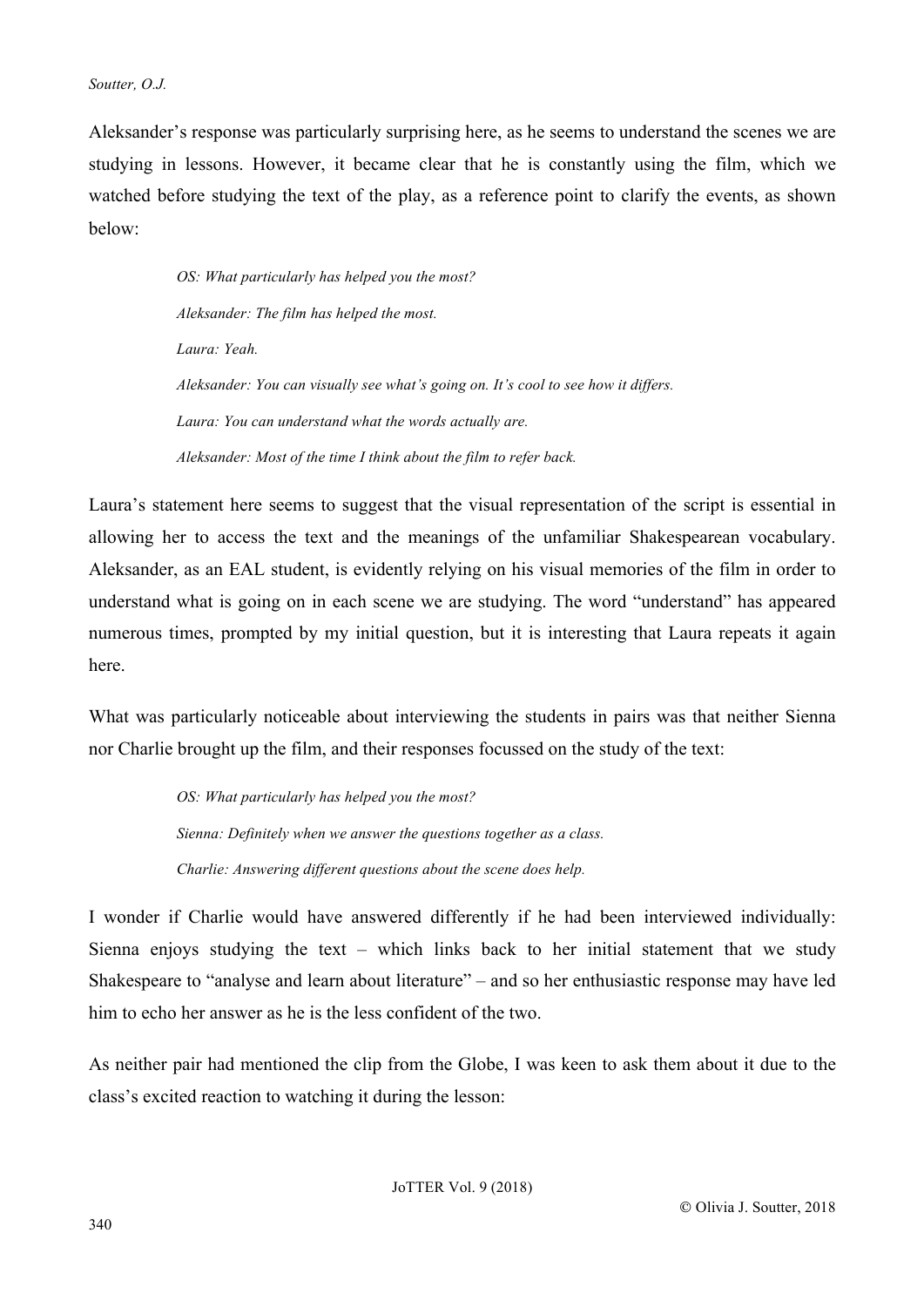*OS: How did you find watching the clip from the Globe?*

*Sienna: It was enjoyable. I liked the way they represented the Nurse, it was more funny than serious.*

*\*\*\**

*Laura: I preferred watching the film but it was a lot easier to understand because they were being more natural. The words were clearer but they didn't act as much.*

This idea of enjoyment which Sienna mentions is, in my opinion, a key aspect of the Globe's appeal; comedic elements are included wherever possible to entertain the audience, just as it probably would have been in Shakespeare's day. Laura's response was slightly confusing because she said that in the Globe version, the actors were "being more natural" and therefore the "words were clearer". I'm not quite sure whether I would agree that the actors were more natural on stage than on screen, but I do agree that the words were clearer in the Globe version due to their need to be heard by the entire audience without microphones, and Laura has again mentioned *understanding*: the language does become "easier to understand", whereas in the film the focus is on the visual rather than on the clarity of the speech. Laura elaborated further in her next response:

#### *OS: Was it more or less helpful than the film?*

*Laura: I think more because they spoke a lot more like we do… it was easier to understand what they were saying. The Nurse's accent was easier to understand and Lady Capulet was less posh which was a lot easier to understand.* 

The word "understand" appears yet again, three times here. Laura was the only interviewee who was consistently talking about understanding throughout our conversation, and I would infer that she is fixating on this idea slightly as I'm not sure that the actors' accents actually influenced their understanding that significantly. Sienna, by contrast, still felt that the film was more helpful:

## *OS: Was it more or less helpful than the film?*

*Sienna: Less helpful because when we watched the film the outfits really matched what time it was and it set the scene.* 

Again, there is potentially some confusion here as the Globe's production is equally historically accurate in terms of costume; however, she is right that the film "set[s] the scene" more accurately and visually this is more helpful. I had wanted to ascertain whether their understanding of the play is enhanced by watching the Globe's production on stage, and I do think they gained a wider view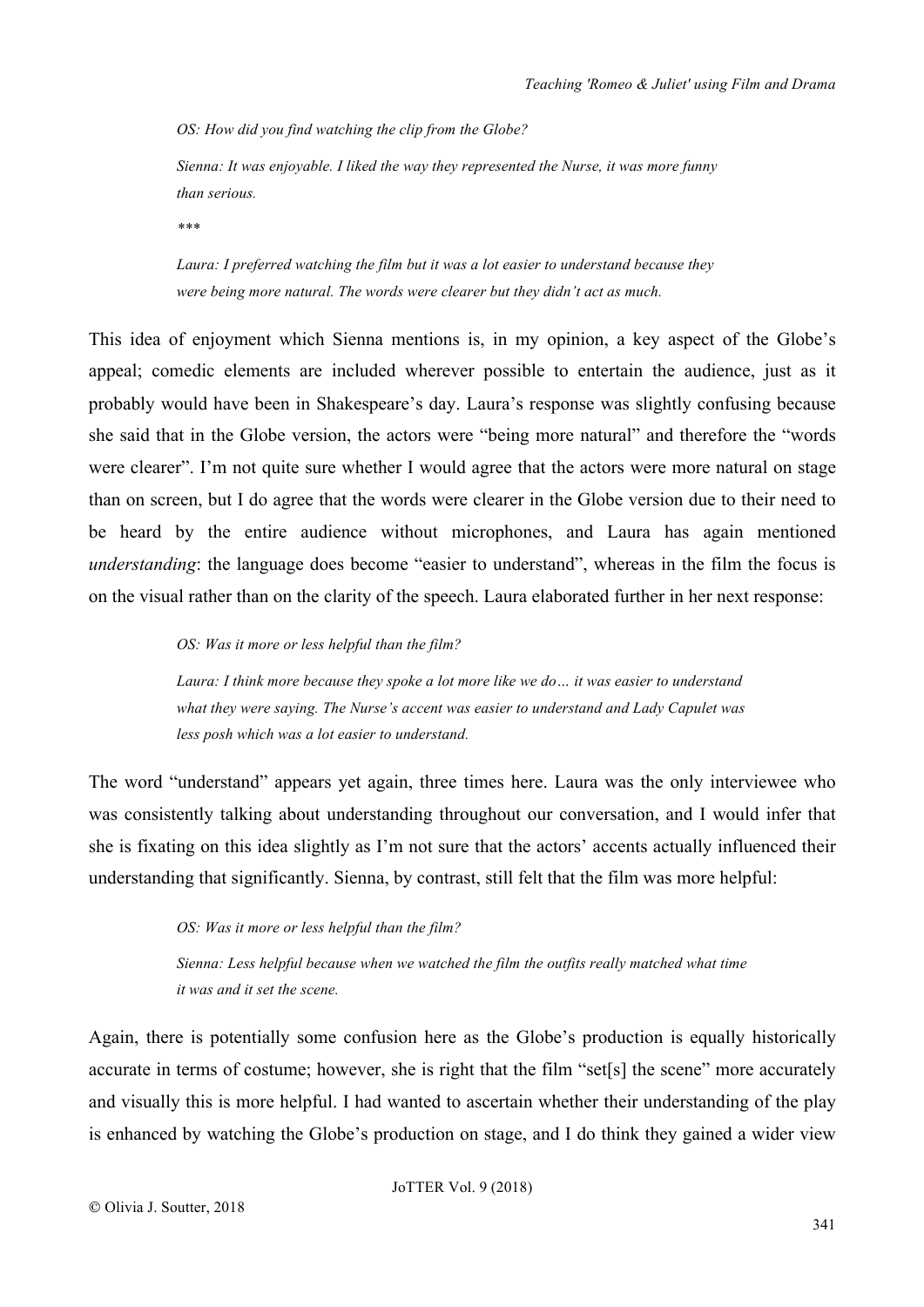of the form of Shakespearean drama, having discussed in the lesson why comedy might have been included to entertain the Groundlings, and other aspects of form.

Finally, I asked the students if they had any other comments or suggestions about our study of Romeo and Juliet. Sienna's response was in line with her previous answers:

> *Sienna: I would like to read the script more – it would really help us to see the point of view of different characters.*

*Charlie: Maybe reading the script instead of watching it.* 

Again, Charlie seems to have been influenced by Sienna here but it was certainly instructive to me that students are interested in focussing on the text; they wanted to take on different parts and work through bigger chunks of the text themselves, which relates to Gibson's (1998) active approach. Due to this, in our subsequent lessons I gave them whole scenes rather than extracts and assigned the parts to students to read aloud, which was met with a great deal of enthusiasm. Where Aleksander's final response remained focussed on how "the film was cool", Laura said that she "enjoyed that we watched two different versions"; evidently both the film and the Globe recording offered different benefits for her in terms of enhancing understanding.

From this interview, I was not entirely satisfied that I had gained an answer to my question about whether experiencing Shakespeare on stage can enhance students' understanding of the play. I felt that they themselves were unclear about whether the film or the Globe clip had been more helpful, and the intended open nature of my questions prevented me from gaining more precise answers. However, I maintain that watching the Globe production reminded the whole class that 'Romeo and Juliet' is a play, not a film, and that the film they watched is one of many adaptations.

# **RQ3: How do drama activities affect students' engagement with and understanding of 'Romeo and Juliet'?**

Three of my four case study students attended the trip to the Globe Theatre mentioned previously. Although Charlie had not attended, he answered the final questionnaire questions which were about the drama activities we had done in the subsequent lesson, as mentioned earlier in my teaching sequence. Unsurprisingly, Aleksander, Sienna and Laura were all very enthusiastic in their praise for the trip, with two of them saying that the Q&A session with the Education Practitioner was the most helpful part of the day, and Laura saying that the drama workshop was most helpful "because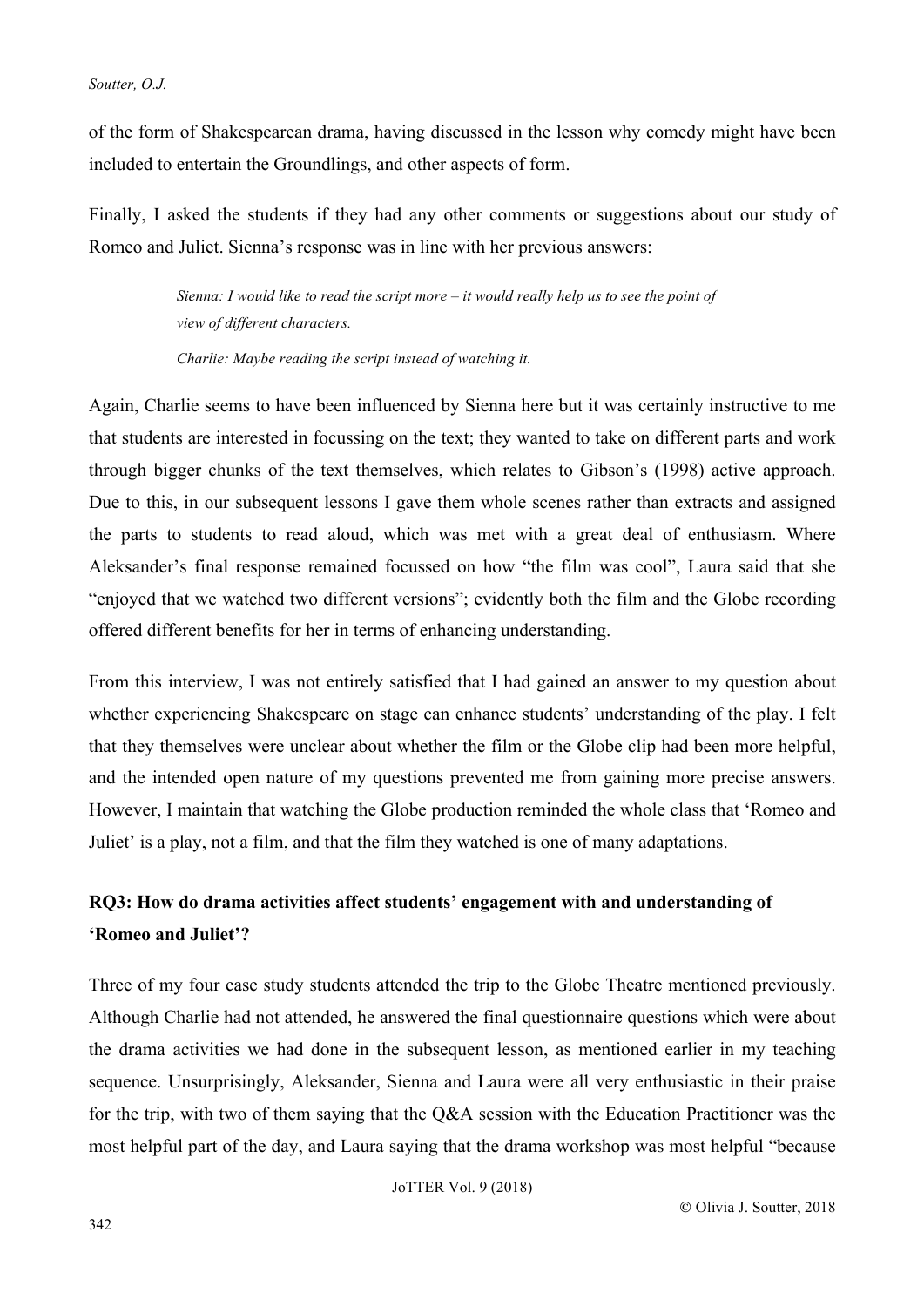we got to read and act out the words and language they used". As Aleksander wrote, the trip to the Globe helped him to understand the idea of Shakespearean plays because "we met an actor who played in Shakespeare's plays so we got good answers from questions". Seeing the theatre firsthand seemed to have inspired the students and definitely increased their engagement with the form of drama. Interestingly, when I asked all four students if they think it is important to see the Globe Theatre in order to understand Shakespeare's plays, the three students who had been on the trip all said yes:

> *Sienna: Yes, it showed us the environment of where these plays took place. Aleksander: Yes, to see how they did stuff and how they acted it out. Laura: Yes because it gives you an idea of why he set some of the scenes in his plays the way he did.*

However, Charlie said "I think it would help but you can still understand it without going". This was positive for me as he obviously did not feel that not going on the trip had deprived him from being able to access Shakespeare: it had not demoralised him or led to disengagement.

Many of the English teachers I have spoken to avoid using drama due to the tendency for students to presume it is a 'fun lesson' and therefore not important for them to work hard or take the tasks seriously, leading to behaviour management issues. Although the class were very over-excited in my drama lesson, the threat of stopping and doing written work instead was enough of an incentive to keep them on task. However, this sense of the work not being as important was somewhat evident in the students' responses:

> *Q. Did you enjoy the drama activities we did in class? Give your reasons why/why not. Sienna: Yes, it showed us a new point of view. Aleksander: Yes because they were fun. Laura: Yes because it was helpful and helped me to understand things I didn't before and I was more confident as I was at school.*

*Charlie: Yes because it gave us a small break to have some fun.* 

The girls have obviously taken the activity more seriously than the boys, with both Aleksander and Charlie mentioning that they were "fun" activities, and Charlie even going so far as to say it was a "break", suggesting that they do not fully associate these activities with learning. However, they are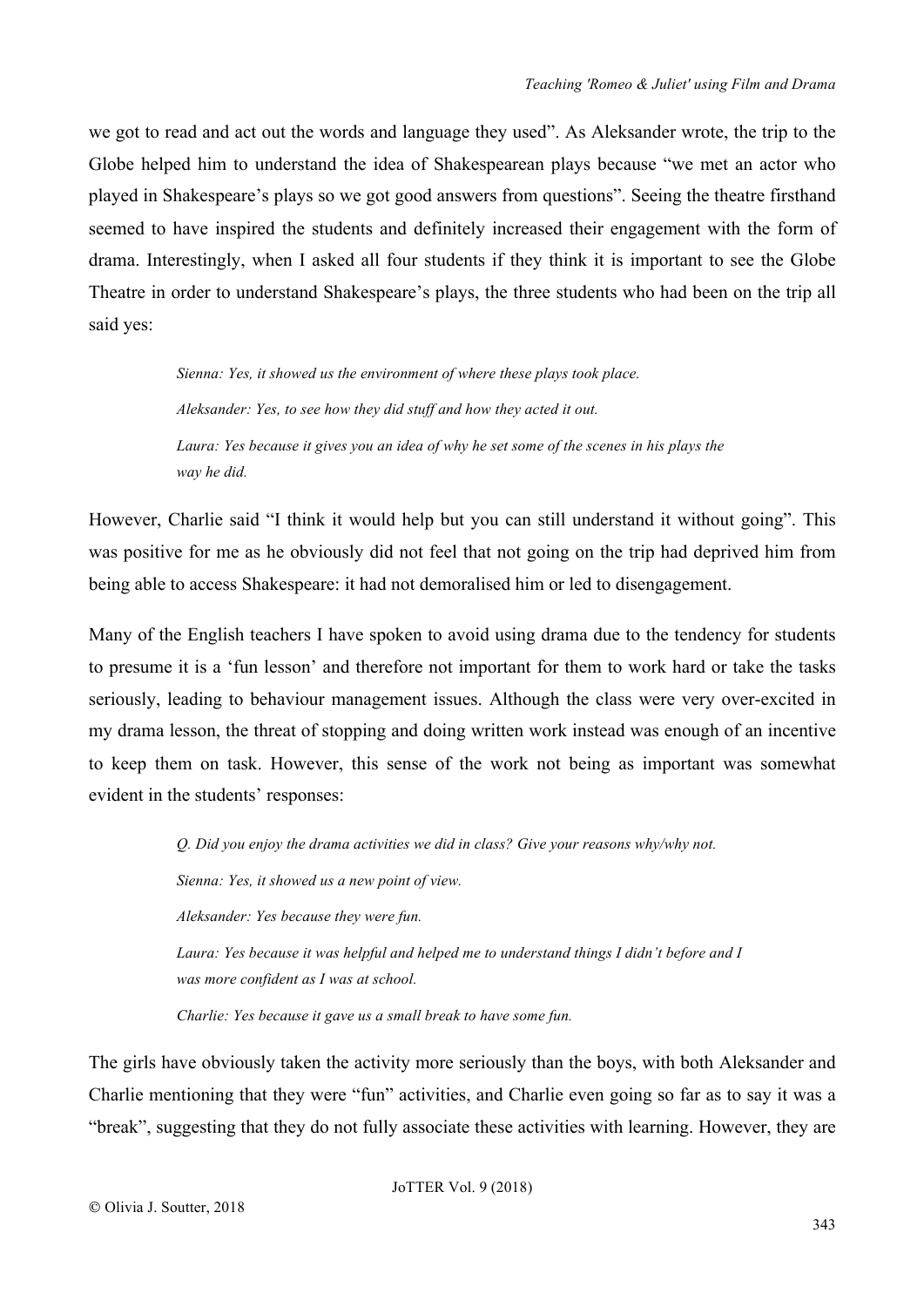unaccustomed to doing any drama at all in English, and I would hope that the learning is subconscious. In addition to this, all of the students said it was good that the activities were linked to what they had done at the Globe, either because it was beneficial for the students who were not there or because the ones who had been on the trip were able to show the others what to do; as Charlie wrote, "the people that did go could help us out". This idea of students helping each other to understand is extremely positive and an effective way of creating a sense of equality in the classroom.

In my final question, I asked them how they would rather experience the play. This produced perhaps the most concrete results from all of my research: the three students who had been to the Globe Theatre all now said they would rather watch the play live in the theatre. Comparing this to my second questionnaire in which 82% of the class said they would rather watch a film version of the play, these students included, it was evident that going to the Globe and experiencing the drama workshops run by professional actors had strongly influenced their engagement with Shakespeare on stage in a positive way. Charlie, on the other hand, wrote that he would still rather watch a film adaptation of the play. The students completed these questionnaires independently and so there was no way they could have influenced each other, therefore I can conclude that it was the trip to the Globe in particular which had swayed students towards an increased interest in the performance of 'Romeo and Juliet' in an authentic theatre environment. This reinforced my strong belief that taking students to the theatre is the best way to increase their engagement with Shakespeare if it is at all viable for schools.

Finally, I asked the students to circle a character on the 'Blob Tree' which best represented how they feel about studying 'Romeo and Juliet'. The results were as shown below. As Aleksander circled his character, he said aloud "I'm getting there". As an EAL student it is understandable that he finds Shakespearean language difficult to understand, but his confidence is growing and he is not afraid to ask questions about meaning. I like to think of myself as the character who is giving him a leg up, but maybe that is overly optimistic! Laura's character is standing on a wooden platform which seemed to echo her enjoyment of performing the script herself both at the Globe and then in the classroom during drama activities, when she felt "more confident". As she was initially a more shy member of the class, it is lovely to see how her perception of the play has been developed through performance, even though she was initially more focussed on the film as her main source of understanding. Both Sienna and Charlie chose the sitting and waving character, which I think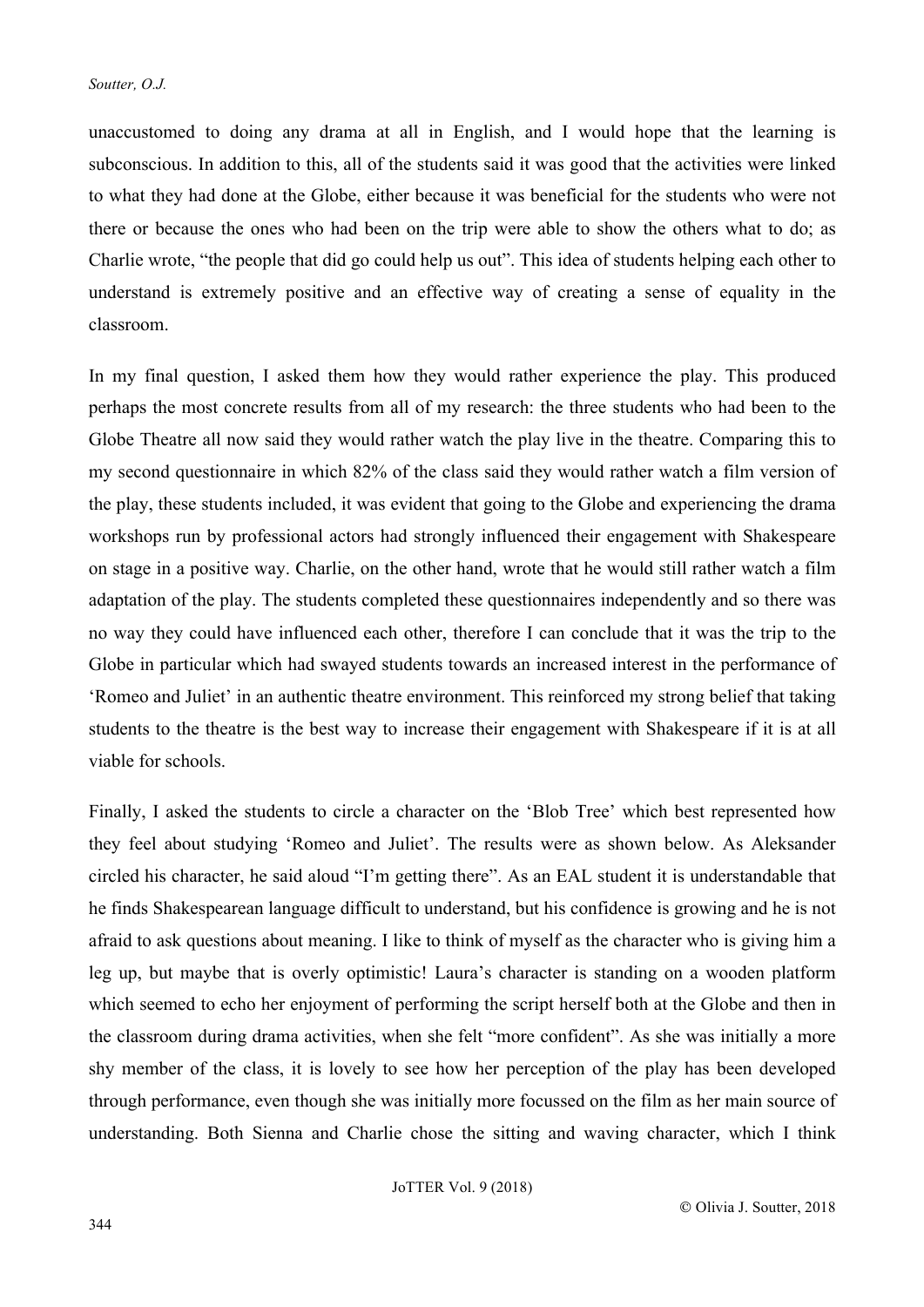reflects that they feel comfortable with the play. Perhaps the waving hand could also reflect that they are happy to give answers about the text, reflecting a good level of understanding. From this, I could see a noticeable increase in confidence in all the students compared to their initial study of the play, which I think stemmed from experiencing the play in a range of forms: these students had considered adaptation and had a heightened awareness of the importance of interpretation. I feel that this not only enhanced their engagement with 'Romeo and Juliet', but also gave them a sense of self-assurance in their analysis of the text due to their knowledge that there is no one 'right way' to interpret the play.



**Blob Tree Diagram**

# **Concluding Remarks**

In this assignment, I wanted to investigate how effective film and drama are in the teaching of 'Romeo and Juliet' to Year 8 students. I have been careful to avoid generalisations about this age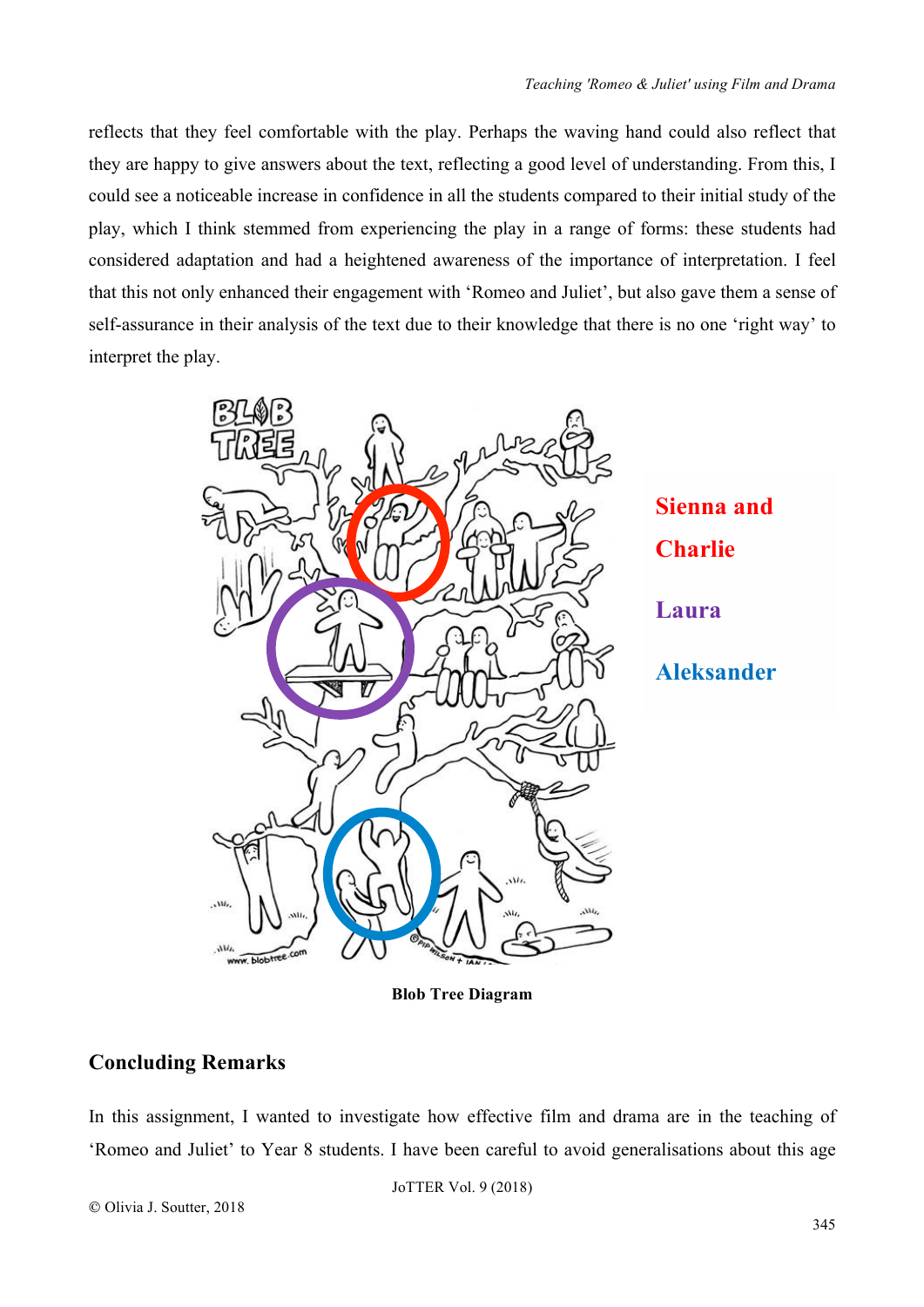group as a whole, as I have only carried out research with one class. However, from my investigation I can draw the conclusion that going to the theatre is an effective way of engaging students with the form of drama, and allowing them to be more open to the idea of live performances. The Globe Theatre is particularly valuable to students' learning as it allows them to understand the historical context of the plays, but I think taking the students to any theatre is the best possibility.

However, I understand that it is not always financially or practically viable for schools to take students to the theatre, and so I have also examined classroom strategies for teaching 'Romeo and Juliet'. My most significant finding is that it is tremendously important to teach students about adaptation when teaching Shakespeare's plays. If students have an awareness that the play is open to multiple interpretations, and that it is a flexible and malleable script, this does not only enhance their engagement as they know they can shape their own meaning from the complex language, but it also means teachers can use film or drama without any risk of confusion about the 'right' version. Students become more individually responsible for their understanding of the play as they must justify how they interpret the text, which in turn gives them skills which can be applied to their writing.

In terms of film and drama, I have found that students do enjoy watching film adaptations of 'Romeo and Juliet', and watching a version which is set in the correct time period can have a positive impact on their understanding of setting and historical context. Films are an instant way of allowing students to see the play in performance, and I do think that hearing the script read by professional actors can enhance their understanding of the language. However, in accordance with Rex Gibson, I maintain that an active approach to teaching 'Romeo and Juliet' would be the ideal way to deepen students' understanding. Treating the script as a "blueprint", to borrow Watson's term (2008, p.70), which allows the students to take ownership of the play using workshop-style drama activities, not only assists with academic knowledge about the text, but also offers further potential for learning.

All four of the case study students visibly grew in confidence throughout our study of the play, and had become more excited about investigating the meaning behind the text through reading it aloud. Seeing the Globe Theatre in person or on the recording had not just allowed students to gain knowledge but also a genuine interest in Shakespeare and what his dramatic intentions might have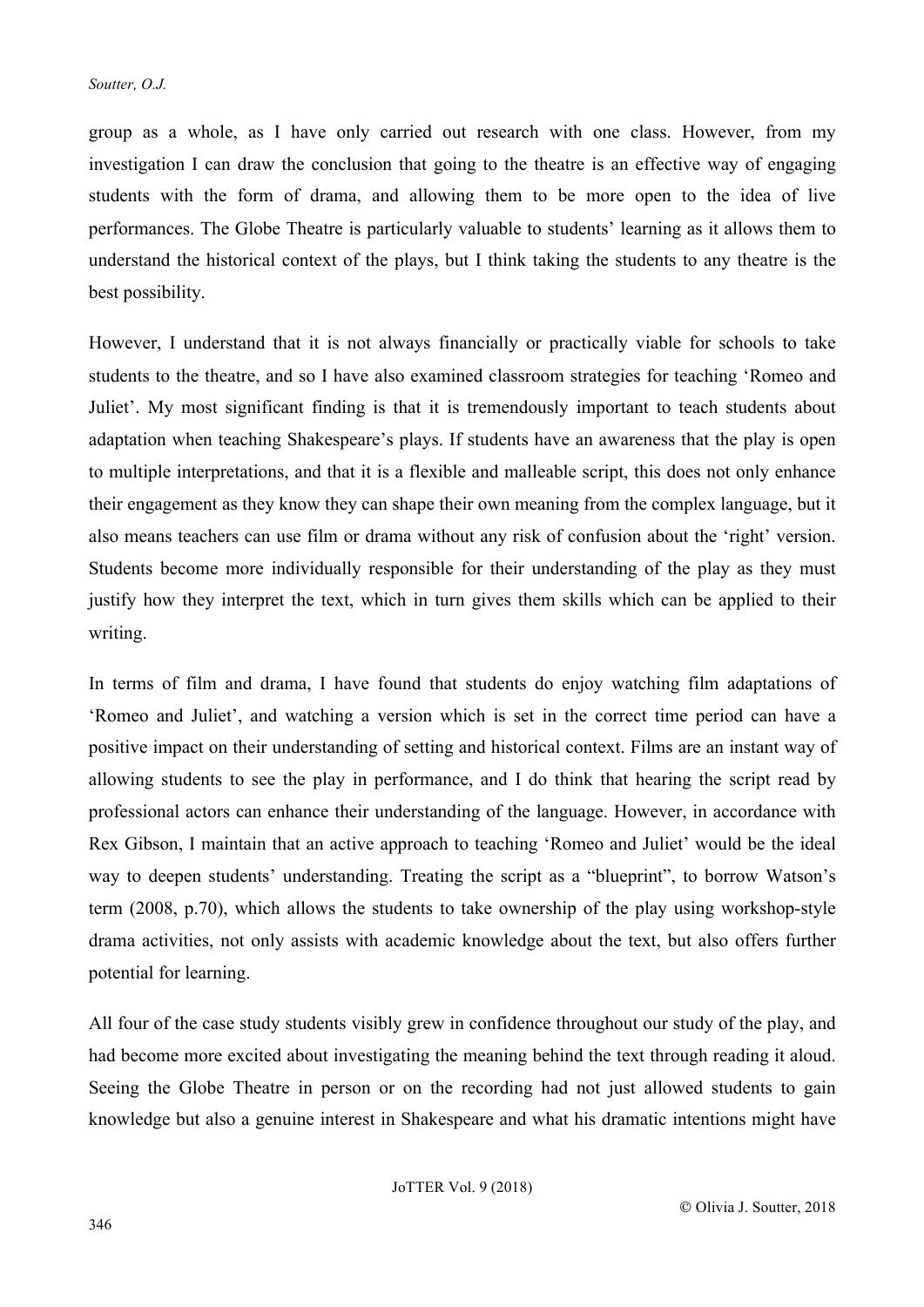been. If we teach 'Romeo and Juliet' with the intention of allowing students to *enjoy* Shakespeare, not just understand it, then experiencing it practically and immersively seems to be the best approach.

## **References**

- Banks, F. (2008). The Best Possible Shakespeare: Playing Shakespeare at Shakespeare's Globe. *English Drama Media,* 19, 15-16.
- BERA (2011). *Ethical Guidelines for Educational Research.* Retrieved March 18, 2017, from https://www.bera.ac.uk/wp-content/uploads/2014/02/BERA-Ethical-Guidelines-2011.pdf.
- Blocksidge, M. (2005). Shakespeare: iconic or relevant? In M. Blocksidge (Ed.), *Shakespeare in Education* (pp. 1-19). London: Continuum.
- Denscombe, M. (2010). *Ground Rules for Social Research: Guidelines for Good Practice* (2<sup>nd</sup> ed.). Berkshire: Open University Press.
- Gibson, R. (1998). *Teaching Shakespeare.* Cambridge: Cambridge University Press.

Gillham, B. (2000). *Case Study Research Methods.* London: Continuum.

- Gregory, S (2005). Making Shakespeare our contemporary: teaching Romeo and Juliet at Key Stage Three. In M. Blocksidge (Ed.), *Shakespeare in Education* (pp. 20-39). London: Continuum.
- Harris, E. (2005). New town Shakespeare: a comprehensive school approach at Key Stages Three and Four. In M. Blocksidge (Ed.), *Shakespeare in Education* (pp. 40-68). London: Continuum.
- Martindale, S. (2008). Shakespeare on Film: Viewing Shakespeare inside the classroom and out. *English Drama Media,* 19, 19-22.
- Thomas, G. (2011). *How to do your Case Study: A Guide for Students & Researchers.* London: Sage.
- Watson, K. (2008). Teaching Shakespeare as Drama. In M. Anderson, J. Hughes, & J. Manuel (Eds.), *Drama and English Teaching* (pp. 69-87). Oxford: Oxford University Press.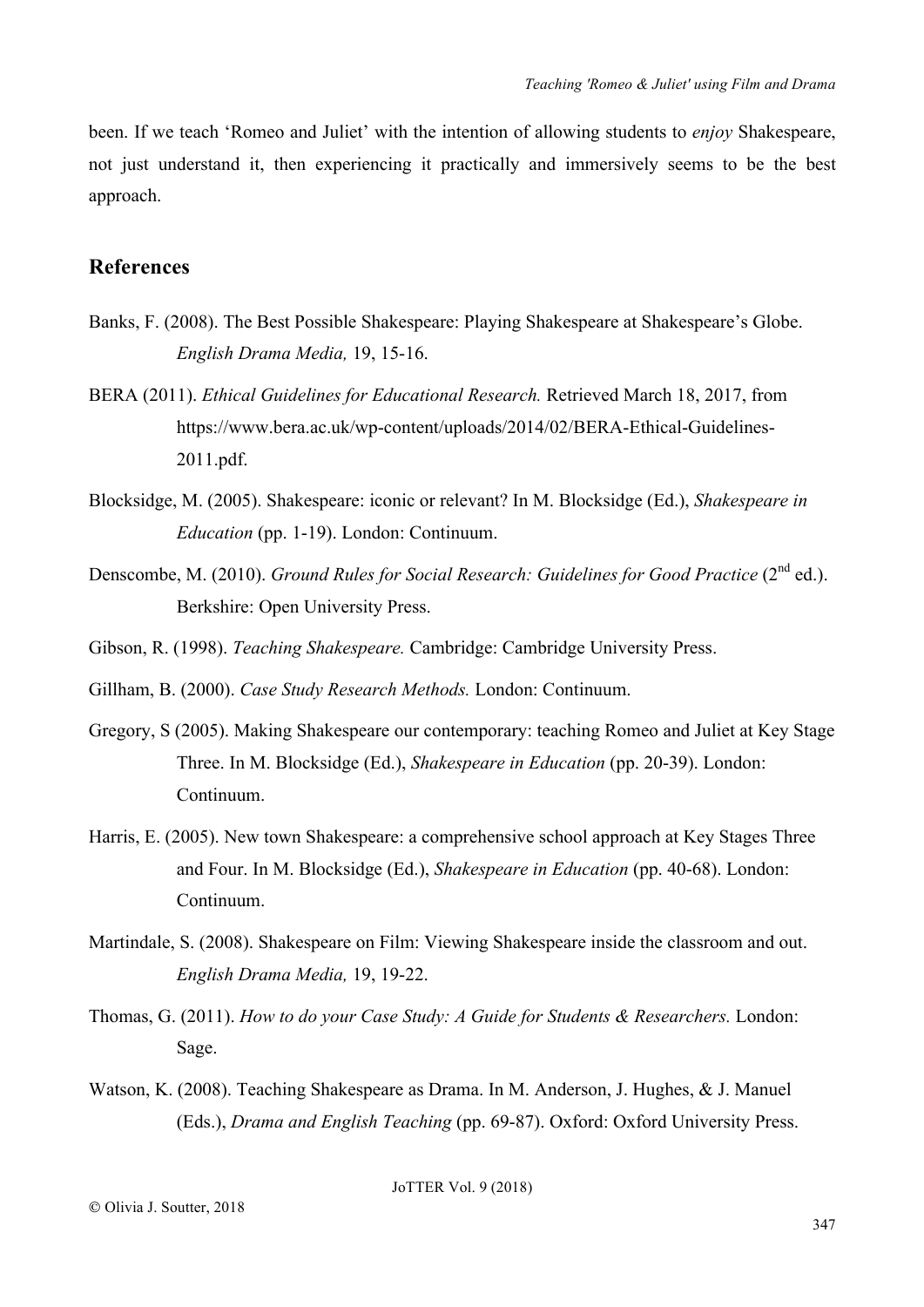## **Films used in research:**

- Luhrmann, B. (Director) (1996). Romeo + Juliet [Motion Picture]. In B. Luhrmann & G. Martinelli (Producers). United States: 20th Century Fox.
- Carlei, C. (Director) (2013). Romeo & Juliet [Motion Picture]. In I. Maisel, N. Swarovski & J. Fellowes, (Producers). United States: Relativity Media.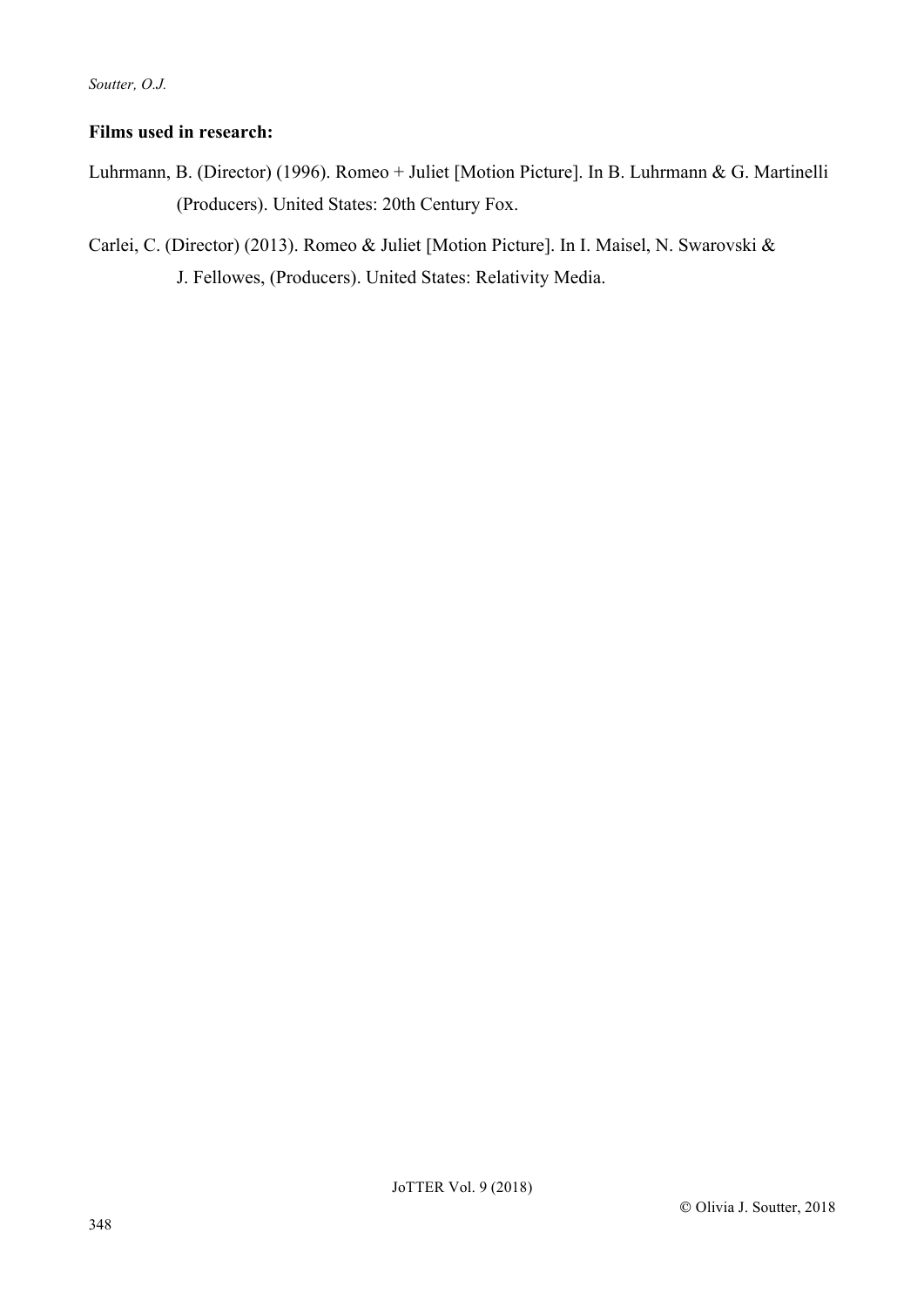# **Appendix 1**

## **Students' pre-existing knowledge of Shakespeare**

| NAME: |                                                                                                                                                                                                                                                                                                                                                                                     |
|-------|-------------------------------------------------------------------------------------------------------------------------------------------------------------------------------------------------------------------------------------------------------------------------------------------------------------------------------------------------------------------------------------|
|       | Shakespeare                                                                                                                                                                                                                                                                                                                                                                         |
|       | Please tick any boxes that apply to you (can be more than one). Answer as fully and<br>honestly as you can.                                                                                                                                                                                                                                                                         |
| 1.    | How familiar would you say that you are with Shakespeare's plays?<br>I have never read or watched a Shakespeare play<br>□<br>I have watched a Shakespeare play at the theatre<br>П<br>I have watched a film version of a Shakespeare play<br>П<br>I have read or studied a Shakespeare play at school before<br>П<br>If you have ticked the last box, what year of school was this? |
| 2.    | Which of these plays have you heard of?<br>Hamlet<br>П<br>Much Ado About Nothing<br>П<br>Macbeth<br>П<br>The Tempest<br>ப                                                                                                                                                                                                                                                           |

- $\square$  Twelfth Night
- $\square$  Romeo and Juliet
- $\Box$  A Midsummer Night's Dream
- $\Box$  Richard III
- $\Box$  Any others?  $\Box$
- 3. Have you read or watched any of the above plays before? If yes, which one(s)?

4. What **century** was Shakespeare writing in? Have a guess! \_\_\_\_\_\_\_\_\_\_\_\_\_\_\_\_\_\_\_\_

5. What do you know about Shakespeare? (E.g. Did he only write plays? What genre/types of plays did he write? Where were they performed?)

 $\mathcal{L}_\text{max}$ 

\_\_\_\_\_\_\_\_\_\_\_\_\_\_\_\_\_\_\_\_\_\_\_\_\_\_\_\_\_\_\_\_\_\_\_\_\_\_\_\_\_\_\_\_\_\_\_\_\_\_\_\_\_\_\_\_\_\_\_\_\_\_\_\_\_\_\_\_\_\_\_\_\_\_\_\_\_\_\_\_\_\_\_\_

\_\_\_\_\_\_\_\_\_\_\_\_\_\_\_\_\_\_\_\_\_\_\_\_\_\_\_\_\_\_\_\_\_\_\_\_\_\_\_\_\_\_\_\_\_\_\_\_\_\_\_\_\_\_\_\_\_\_\_\_\_\_\_\_\_\_\_\_\_\_\_\_\_\_\_\_\_\_\_\_\_\_\_\_ \_\_\_\_\_\_\_\_\_\_\_\_\_\_\_\_\_\_\_\_\_\_\_\_\_\_\_\_\_\_\_\_\_\_\_\_\_\_\_\_\_\_\_\_\_\_\_\_\_\_\_\_\_\_\_\_\_\_\_\_\_\_\_\_\_\_\_\_\_\_\_\_\_\_\_\_\_\_\_\_\_\_\_\_ \_\_\_\_\_\_\_\_\_\_\_\_\_\_\_\_\_\_\_\_\_\_\_\_\_\_\_\_\_\_\_\_\_\_\_\_\_\_\_\_\_\_\_\_\_\_\_\_\_\_\_\_\_\_\_\_\_\_\_\_\_\_\_\_\_\_\_\_\_\_\_\_\_\_\_\_\_\_\_\_\_\_\_\_

\_\_\_\_\_\_\_\_\_\_\_\_\_\_\_\_\_\_\_\_\_\_\_\_\_\_\_\_\_\_\_\_\_\_\_\_\_\_\_\_\_\_\_\_\_\_\_\_\_\_\_\_\_\_\_\_\_\_\_\_\_\_\_\_\_\_\_\_\_\_\_\_\_\_\_\_\_\_\_\_\_\_\_\_ \_\_\_\_\_\_\_\_\_\_\_\_\_\_\_\_\_\_\_\_\_\_\_\_\_\_\_\_\_\_\_\_\_\_\_\_\_\_\_\_\_\_\_\_\_\_\_\_\_\_\_\_\_\_\_\_\_\_\_\_\_\_\_\_\_\_\_\_\_\_\_\_\_\_\_\_\_\_\_\_\_\_\_\_ \_\_\_\_\_\_\_\_\_\_\_\_\_\_\_\_\_\_\_\_\_\_\_\_\_\_\_\_\_\_\_\_\_\_\_\_\_\_\_\_\_\_\_\_\_\_\_\_\_\_\_\_\_\_\_\_\_\_\_\_\_\_\_\_\_\_\_\_\_\_\_\_\_\_\_\_\_\_\_\_\_\_\_\_

6. Why do you think we study Shakespeare in school?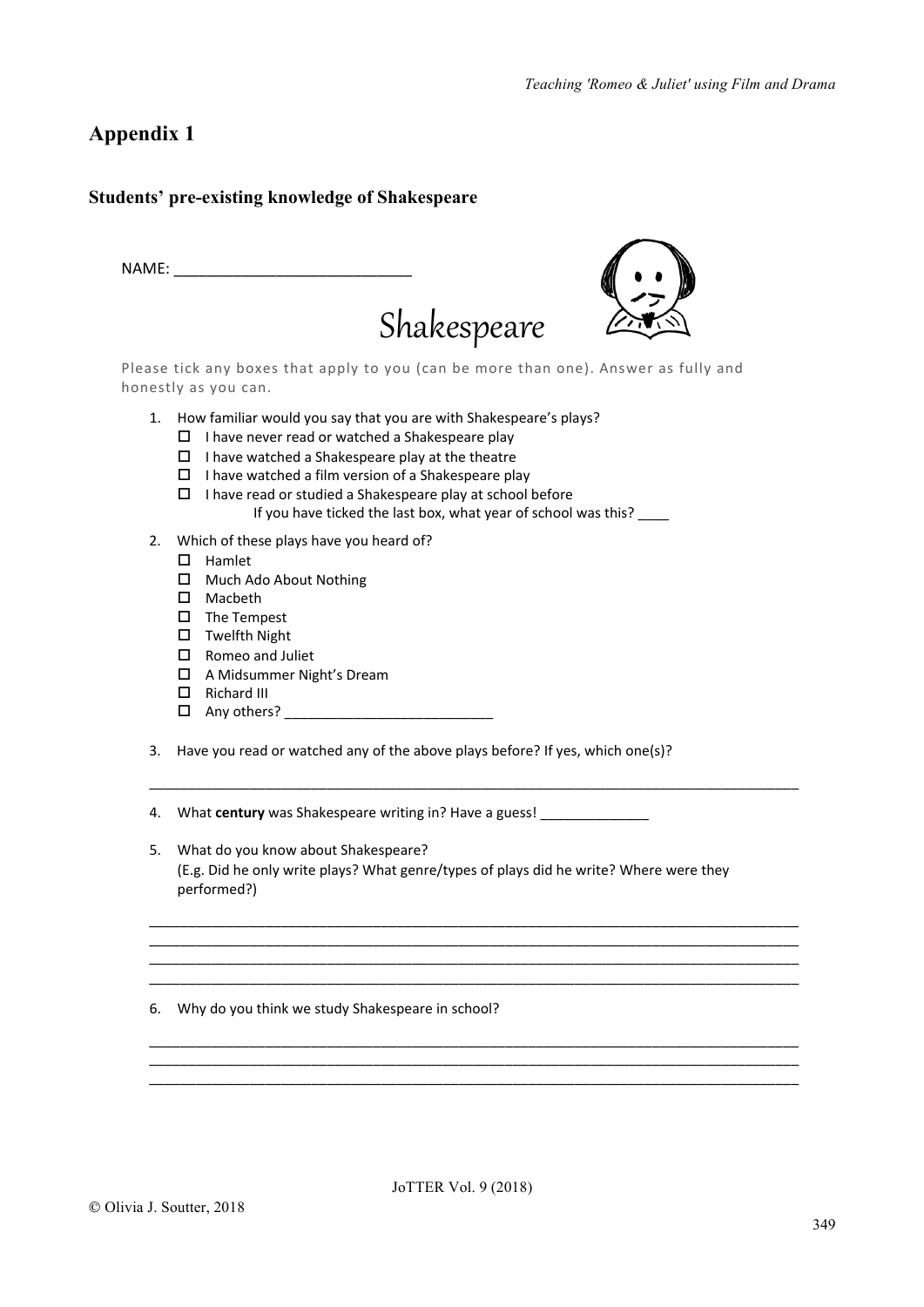*Soutter, O.J.*

# **Appendix 2**

## **Questionnaire – given after watching the film**

- 1. How helpful do you think the film was in helping you to understand the **plot** of *Romeo and Juliet?* (tick one)
	- $\Box$  Very helpful
	- $\Box$  Quite helpful

\_\_\_\_\_\_\_\_\_\_\_\_\_\_\_\_\_\_

\_\_\_\_\_\_\_\_\_\_\_\_\_\_\_\_\_\_

- $\Box$  A little helpful
- $\square$  Not helpful at all
- 2. Can you explain why it was helpful or not helpful?
- 3. Do you think this film has helped you to understand the **historical period and setting** of *Romeo and Juliet*? Why?

 $\_$  , and the set of the set of the set of the set of the set of the set of the set of the set of the set of the set of the set of the set of the set of the set of the set of the set of the set of the set of the set of th  $\_$  , and the set of the set of the set of the set of the set of the set of the set of the set of the set of the set of the set of the set of the set of the set of the set of the set of the set of the set of the set of th

\_\_\_\_\_\_\_\_\_\_\_\_\_\_\_\_\_\_\_\_\_\_\_\_\_\_\_\_\_\_\_\_\_\_\_\_\_\_\_\_\_\_\_\_\_\_\_\_\_\_\_\_\_\_\_\_\_\_\_\_\_\_\_\_\_\_\_\_\_\_\_\_\_\_\_\_\_\_\_\_\_\_\_\_ \_\_\_\_\_\_\_\_\_\_\_\_\_\_\_\_\_\_\_\_\_\_\_\_\_\_\_\_\_\_\_\_\_\_\_\_\_\_\_\_\_\_\_\_\_\_\_\_\_\_\_\_\_\_\_\_\_\_\_\_\_\_\_\_\_\_\_\_\_\_\_\_\_\_\_\_\_\_\_\_\_\_\_\_

- 4. What century do you think the film was set in?
- 5. What country do you think the film was set in?
- 6. Would you rather have watched a **modern** adaptation of *Romeo and Juliet?* Explain your reason why.
- 7. Do you think it would be better or worse to see *Romeo and Juliet* in the theatre rather than on film? Explain your reason why.

 $\_$  , and the set of the set of the set of the set of the set of the set of the set of the set of the set of the set of the set of the set of the set of the set of the set of the set of the set of the set of the set of th  $\_$  , and the set of the set of the set of the set of the set of the set of the set of the set of the set of the set of the set of the set of the set of the set of the set of the set of the set of the set of the set of th \_\_\_\_\_\_\_\_\_\_\_\_\_\_\_\_\_\_\_\_\_\_\_\_\_\_\_\_\_\_\_\_\_\_\_\_\_\_\_\_\_\_\_\_\_\_\_\_\_\_\_\_\_\_\_\_\_\_\_\_\_\_\_\_\_\_\_\_\_\_\_\_\_\_\_\_\_\_\_\_\_\_\_\_

\_\_\_\_\_\_\_\_\_\_\_\_\_\_\_\_\_\_\_\_\_\_\_\_\_\_\_\_\_\_\_\_\_\_\_\_\_\_\_\_\_\_\_\_\_\_\_\_\_\_\_\_\_\_\_\_\_\_\_\_\_\_\_\_\_\_\_\_\_\_\_\_\_\_\_\_\_\_\_\_\_\_\_\_ \_\_\_\_\_\_\_\_\_\_\_\_\_\_\_\_\_\_\_\_\_\_\_\_\_\_\_\_\_\_\_\_\_\_\_\_\_\_\_\_\_\_\_\_\_\_\_\_\_\_\_\_\_\_\_\_\_\_\_\_\_\_\_\_\_\_\_\_\_\_\_\_\_\_\_\_\_\_\_\_\_\_\_\_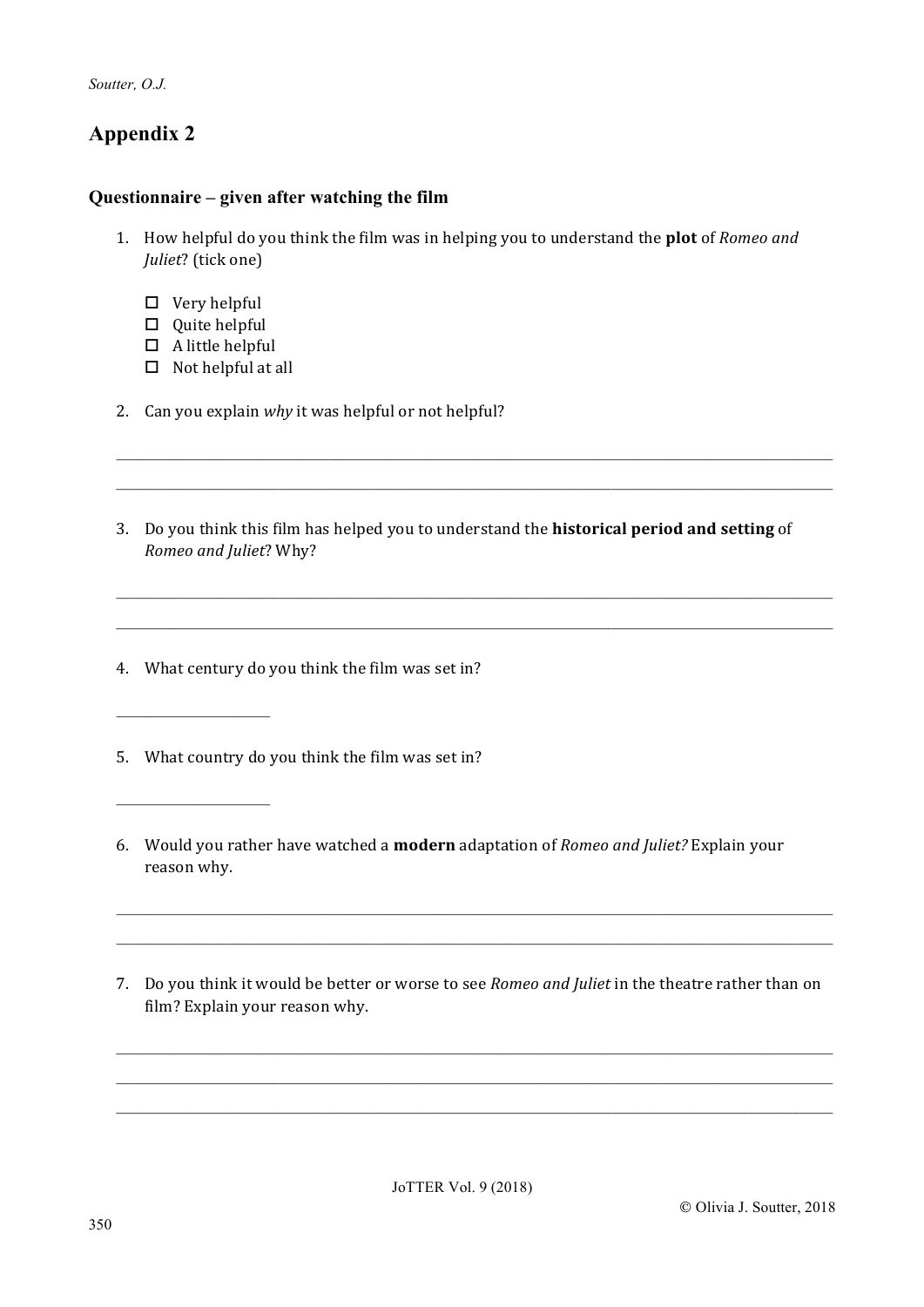# **Appendix 3**

## **Final, concluding questionnaire for case study students**

- 1) What did you find **most helpful** from the Globe trip in helping you to understand Romeo and Juliet?
	- $\square$  The exhibition
	- $\square$  The Q+A session in the Globe Theatre
	- $\Box$  The drama workshop

**Why** was your chosen part the most helpful?

2) Has the trip to the Globe affected how much you understand the idea of Shakespearean plays? If so how?

\_\_\_\_\_\_\_\_\_\_\_\_\_\_\_\_\_\_\_\_\_\_\_\_\_\_\_\_\_\_\_\_\_\_\_\_\_\_\_\_\_\_\_\_\_\_\_\_\_\_\_\_\_\_\_\_\_\_\_\_\_\_\_\_\_\_\_\_\_\_\_\_\_\_\_\_\_

\_\_\_\_\_\_\_\_\_\_\_\_\_\_\_\_\_\_\_\_\_\_\_\_\_\_\_\_\_\_\_\_\_\_\_\_\_\_\_\_\_\_\_\_\_\_\_\_\_\_\_\_\_\_\_\_\_\_\_\_\_\_\_\_\_\_\_\_\_\_\_\_\_\_\_\_\_

\_\_\_\_\_\_\_\_\_\_\_\_\_\_\_\_\_\_\_\_\_\_\_\_\_\_\_\_\_\_\_\_\_\_\_\_\_\_\_\_\_\_\_\_\_\_\_\_\_\_\_\_\_\_\_\_\_\_\_\_\_\_\_\_\_\_\_\_\_\_\_\_\_\_\_\_\_

\_\_\_\_\_\_\_\_\_\_\_\_\_\_\_\_\_\_\_\_\_\_\_\_\_\_\_\_\_\_\_\_\_\_\_\_\_\_\_\_\_\_\_\_\_\_\_\_\_\_\_\_\_\_\_\_\_\_\_\_\_\_\_\_\_\_\_\_\_\_\_\_\_\_\_\_\_

\_\_\_\_\_\_\_\_\_\_\_\_\_\_\_\_\_\_\_\_\_\_\_\_\_\_\_\_\_\_\_\_\_\_\_\_\_\_\_\_\_\_\_\_\_\_\_\_\_\_\_\_\_\_\_\_\_\_\_\_\_\_\_\_\_\_\_\_\_\_\_\_\_\_\_\_\_

\_\_\_\_\_\_\_\_\_\_\_\_\_\_\_\_\_\_\_\_\_\_\_\_\_\_\_\_\_\_\_\_\_\_\_\_\_\_\_\_\_\_\_\_\_\_\_\_\_\_\_\_\_\_\_\_\_\_\_\_\_\_\_\_\_\_\_\_\_\_\_\_\_\_\_\_\_

3) Write two adjectives to describe the drama activities at the Globe, e.g. interesting, fun

4) Did you find the drama workshop helpful? Give your reason why/why not.

\_\_\_\_\_\_\_\_\_\_\_\_\_\_\_\_\_\_\_\_\_\_\_\_\_\_\_\_\_\_\_\_\_\_\_\_\_\_\_\_\_\_\_\_\_\_\_\_\_\_\_\_\_\_\_\_\_\_\_\_\_

5) Do you think it is important to see the Globe Theatre in order to understand Shakespeare's plays? Why/why not?

\_\_\_\_\_\_\_\_\_\_\_\_\_\_\_\_\_\_\_\_\_\_\_\_\_\_\_\_\_\_\_\_\_\_\_\_\_\_\_\_\_\_\_\_\_\_\_\_\_\_\_\_\_\_\_\_\_\_\_\_\_\_\_\_\_\_\_\_\_\_\_\_\_\_\_\_\_

\_\_\_\_\_\_\_\_\_\_\_\_\_\_\_\_\_\_\_\_\_\_\_\_\_\_\_\_\_\_\_\_\_\_\_\_\_\_\_\_\_\_\_\_\_\_\_\_\_\_\_\_\_\_\_\_\_\_\_\_\_\_\_\_\_\_\_\_\_\_\_\_\_\_\_\_\_

\_\_\_\_\_\_\_\_\_\_\_\_\_\_\_\_\_\_\_\_\_\_\_\_\_\_\_\_\_\_\_\_\_\_\_\_\_\_\_\_\_\_\_\_\_\_\_\_\_\_\_\_\_\_\_\_\_\_\_\_\_\_\_\_\_\_\_\_\_\_\_\_\_\_\_\_\_

\_\_\_\_\_\_\_\_\_\_\_\_\_\_\_\_\_\_\_\_\_\_\_\_\_\_\_\_\_\_\_\_\_\_\_\_\_\_\_\_\_\_\_\_\_\_\_\_\_\_\_\_\_\_\_\_\_\_\_\_\_\_\_\_\_\_\_\_\_\_\_\_\_\_\_\_\_

\_\_\_\_\_\_\_\_\_\_\_\_\_\_\_\_\_\_\_\_\_\_\_\_\_\_\_\_\_\_\_\_\_\_\_\_\_\_\_\_\_\_\_\_\_\_\_\_\_\_\_\_\_\_\_\_\_\_\_\_\_\_\_\_\_\_\_\_\_\_\_\_\_\_\_\_\_